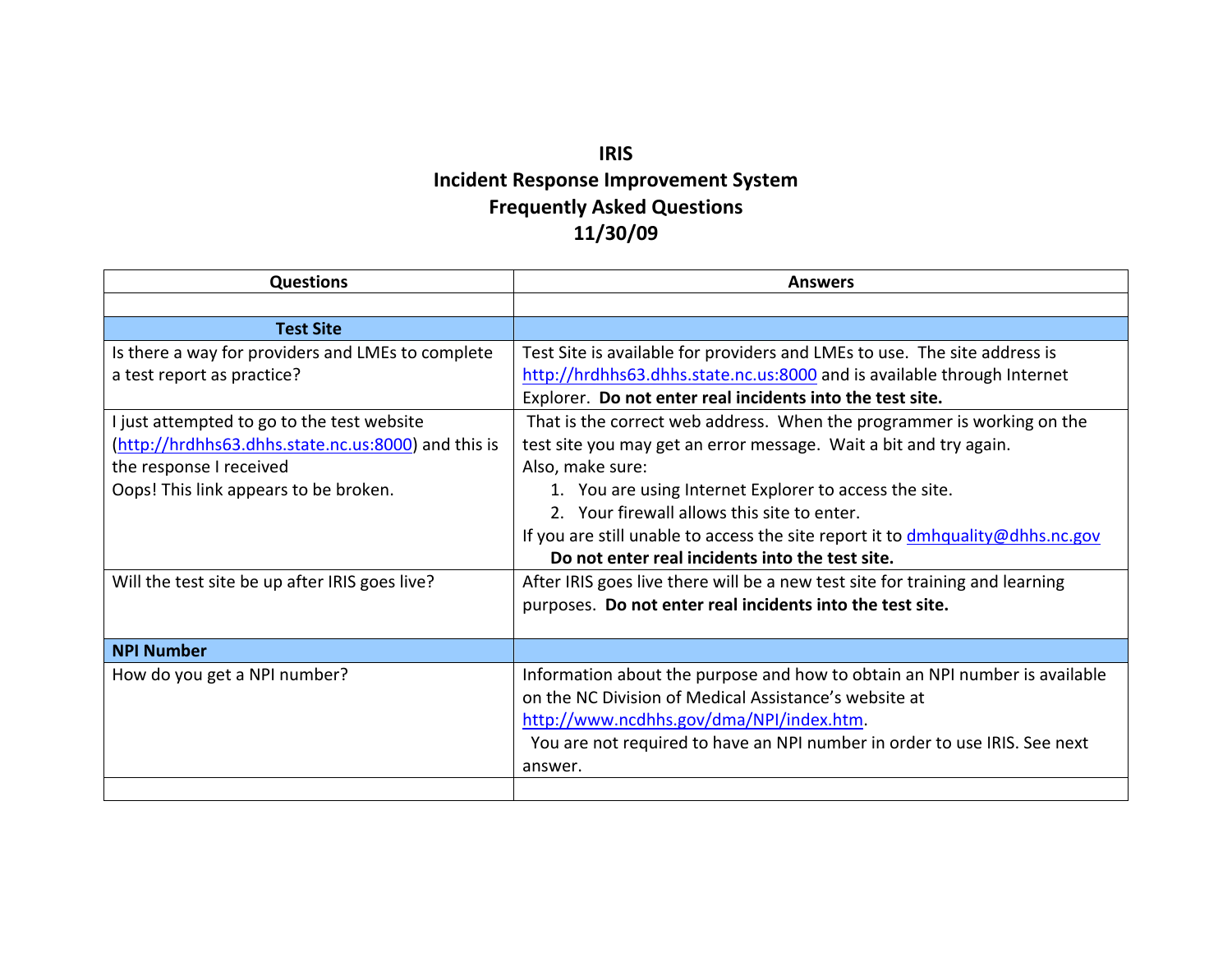| What does provider do if they do not have an NPI<br>number?                                                                                                                  | The entry cannot be required and has been changed accordingly. But note<br>that IRIS uses the NPI number to see if the provider has previously entered<br>address information for a previous incident report. If so, IRIS can fill in some<br>of the Provider Information blanks for you.<br>Most provider agencies do have a NPI number since most are electronically<br>billing Medicaid. Check with your corporate office to determine if your agency<br>has a NPI number.                                                                    |
|------------------------------------------------------------------------------------------------------------------------------------------------------------------------------|--------------------------------------------------------------------------------------------------------------------------------------------------------------------------------------------------------------------------------------------------------------------------------------------------------------------------------------------------------------------------------------------------------------------------------------------------------------------------------------------------------------------------------------------------|
| <b>Data Analysis and Reporting</b>                                                                                                                                           |                                                                                                                                                                                                                                                                                                                                                                                                                                                                                                                                                  |
| Will the providers have the ability to pull any data<br>reports relating to their incident reports?<br>Does IRIS have import/export capability and for<br>what applications? | No, not at this time. Provider, LME and State staff can download the data<br>from individual incidents into Excel spreadsheets. This information from the<br>Excel spreadsheets can be updated with each incident report and data analysis<br>completed as needed. LME and State staff will have access to a reporting<br>function that is being developed.<br>IRIS will only export to Excel spreadsheet(s) for one incident at a time. There is<br>no interface between IRIS and any other application for directly importing or<br>exporting. |
|                                                                                                                                                                              |                                                                                                                                                                                                                                                                                                                                                                                                                                                                                                                                                  |
| How to access reports/agency reports?                                                                                                                                        | The reporting function that can be used by LMEs and the State is still being<br>developed. Providers will need to download individual incidents into an Excel<br>spreadsheet for their own data analysis and reporting.                                                                                                                                                                                                                                                                                                                          |
| Need clarity on the downloading of forms? Who<br>will download? And what will download look like?<br>And who will receive spreadsheet?                                       | LME and State staff can download the forms and Excel spreadsheets.<br>Information can be downloaded into a PDF file or Excel document. Currently,<br>providers will be able to download information one incident at a time using<br>the incident number but do not have the ability to run reports through IRIS.                                                                                                                                                                                                                                 |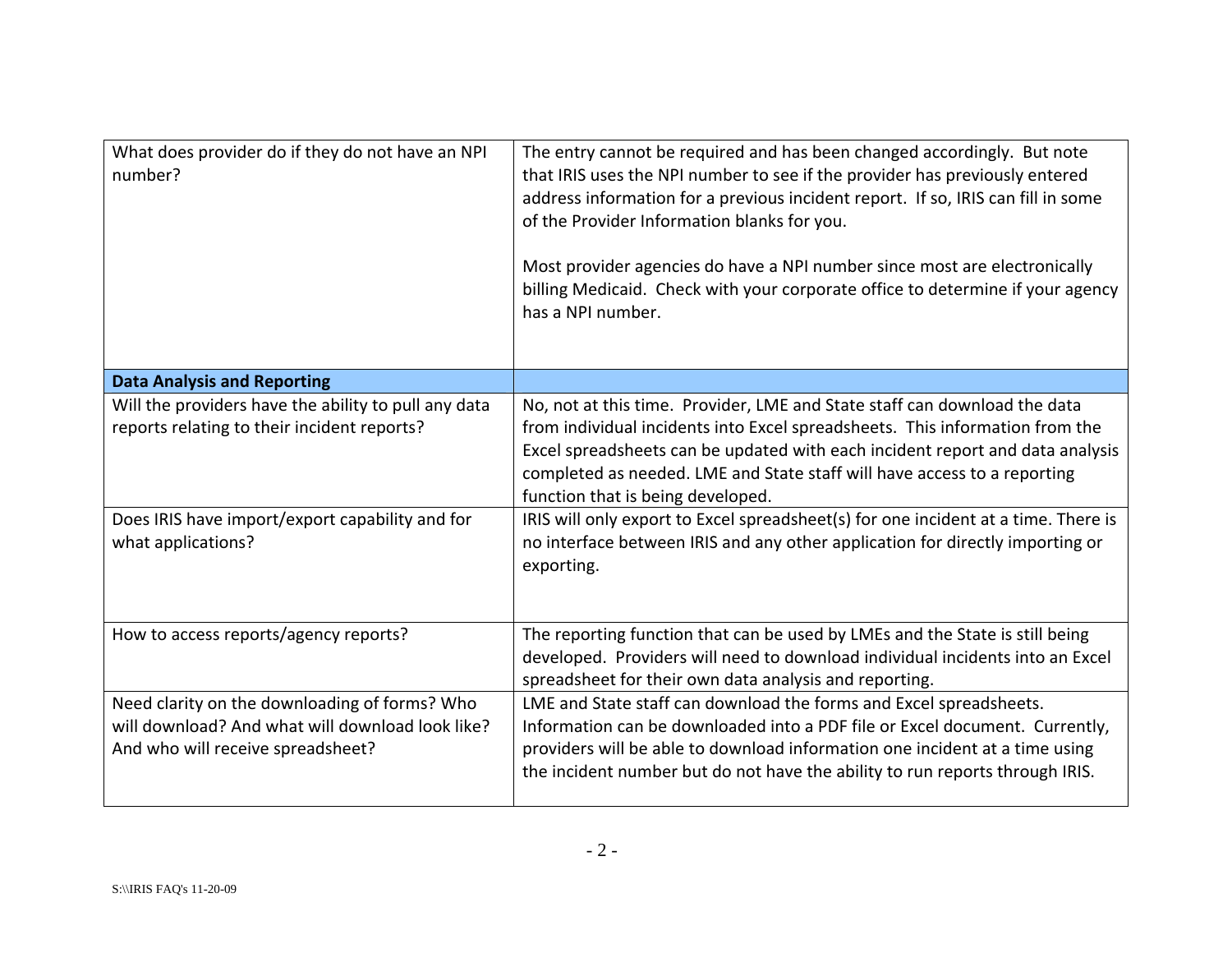| The system will require us and LME's to enter        |                                                                                 |
|------------------------------------------------------|---------------------------------------------------------------------------------|
| information twice since there is no way to           |                                                                                 |
| aggregate the data to do a quarterly report.         |                                                                                 |
| <b>Incident Number</b>                               |                                                                                 |
| Is there a way for a provider to access the incident | No. Incident number and consumer name are needed to access incident             |
| report by consumer name in case they transpose       | report.                                                                         |
| the incident number assigned?                        |                                                                                 |
| How do I get an incident report number if I forgot   | Providers who need a copy of the incident number will request the number        |
| to write or print the incident number?               | through their LME. LMEs do not have access to the incident number but the       |
|                                                      | LME will request that IRIS send a copy of the incident number to the provider's |
|                                                      | e-mail address.                                                                 |
| Any way to print Incident number?                    | The incident number can be printed after it is displayed by clicking the        |
|                                                      | FINISHED then PRINT tabs before exiting the IRIS system.                        |
|                                                      |                                                                                 |
| Can a confirmation e-mail be generated to the        | Due to HIPAA security and confidentiality standards, we are not able to do      |
| supervisor that includes the IRIS #?                 | this.                                                                           |
| What is the turn around time and process to get      | Once the LME requests the number from IRIS, IRIS will immediately verify all    |
| incident numbers from the LME?                       | information provided and send the incident number to the provider's e-mail      |
|                                                      | address.                                                                        |
| I know how often I transpose numbers or write        | If a provider needs another copy of the 10- digit incident number for any       |
| them wrong. If this 6 digit number is the only way   | reason, the provider would request the number through their LME. The LME        |
| to get to a report, and if the LME's can't get a     | would request that IRIS send a copy of the incident number to the provider's    |
| number without contacting the Division, I predict    | e-mail address. As soon as the LME requests the incident number for the         |
| this could be problematic for a couple of reasons.   | provider and IRIS verifies the submitted information, the incident number is e- |
| We are human, usually trying to multitask, etc, so I | mailed to the provider's e-mail address. If the submission timeframe is close,  |
| believe this will happen more than we think. Also,   | the provider may inform the LME about the need for quick assistance. The        |
| we have time frames to complete the reports and      | provider may also document the reason in the notes. We encourage providers      |
| will be penalized by LME's for not getting them in   | to keep a copy of the incident report and incident number in an area that       |
| on time (because I doubt the number, once lost or    | meets HIPAA and confidentiality standards.                                      |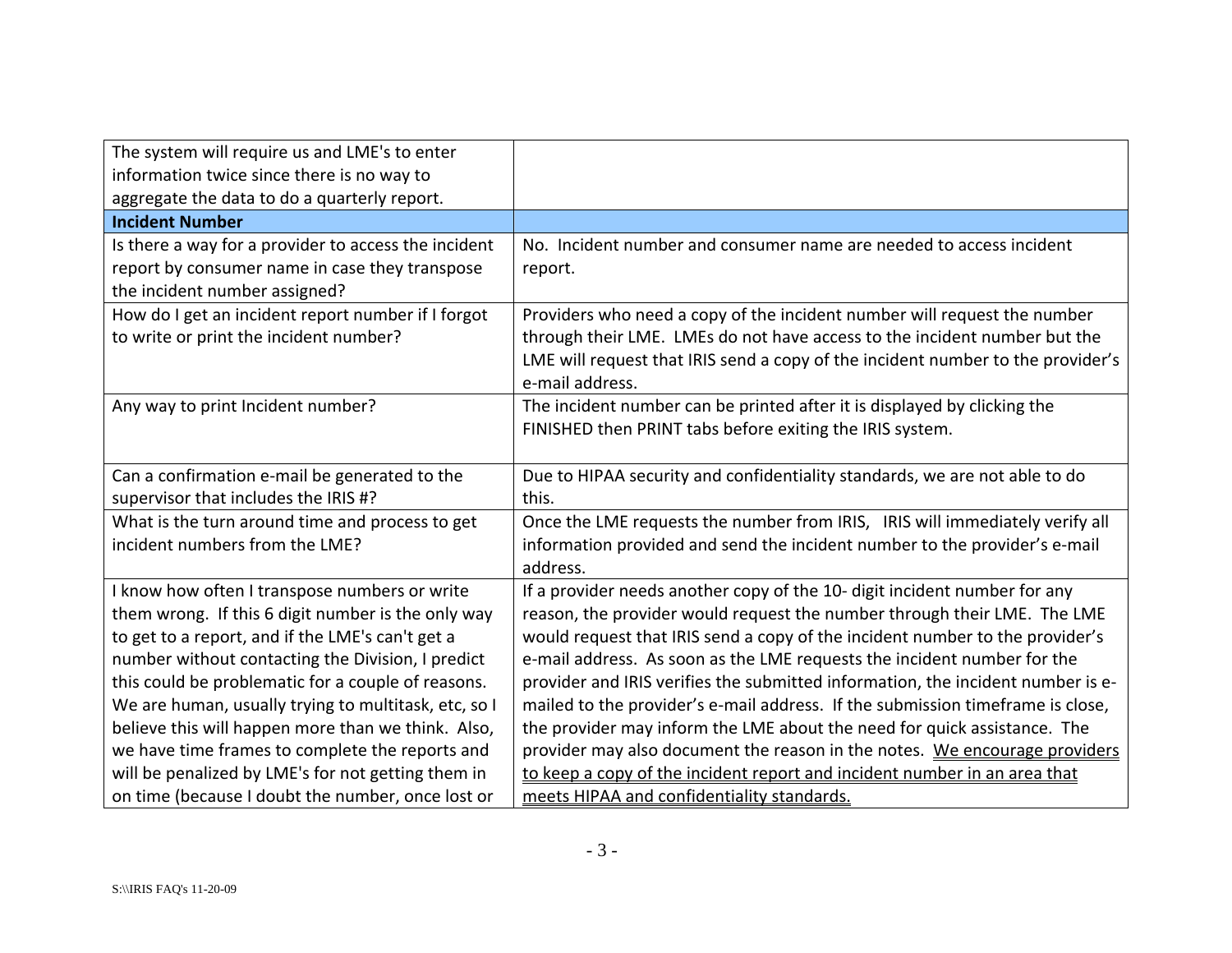| written down incorrectly by staff, will be available<br>immediately). This is one thing the LME's give us                                                                                                                                                            |                                                                                                                                                                                                                                                                                                                                                                                       |
|----------------------------------------------------------------------------------------------------------------------------------------------------------------------------------------------------------------------------------------------------------------------|---------------------------------------------------------------------------------------------------------------------------------------------------------------------------------------------------------------------------------------------------------------------------------------------------------------------------------------------------------------------------------------|
| grief over all the time on the FEM and in                                                                                                                                                                                                                            |                                                                                                                                                                                                                                                                                                                                                                                       |
| monitoring.                                                                                                                                                                                                                                                          |                                                                                                                                                                                                                                                                                                                                                                                       |
| <b>Level I Incidents</b>                                                                                                                                                                                                                                             |                                                                                                                                                                                                                                                                                                                                                                                       |
| Can providers use IRIS to document Level I incident                                                                                                                                                                                                                  | No. Level 1 Incidents cannot be entered and printed. You must SAVE an<br>incident report before you can PRINT it. Once saved, they will remain in IRIS<br>forever.<br>You will be able to print a blank copy of the incident report form, from the<br>DMH web site, that can then be used to document Level I incidents.                                                              |
| <b>Peer Review</b>                                                                                                                                                                                                                                                   |                                                                                                                                                                                                                                                                                                                                                                                       |
| Please clarify: Peer Review: if a consumer ends<br>services on July 1, 2009 and is later known to have<br>passed away on August 13, 2009 is a peer review<br>needed for level III (unknown death) if consumer<br>not actively receiving services on August 13, 2009? | A Peer Review is needed only if the consumer was actively receiving services<br>or was on the provider's premises when the incident occurred. An incident<br>report, however, is needed since the incident occurred within 90 days of last<br>service.                                                                                                                                |
| In regard to peer reviews with Level III incidents are<br>these also required when "first learning of"? (ex.<br>Case Manager learns from a family member of<br>consumers death (of unknown)                                                                          | Peer Review is needed only if consumer was actively receiving services or was<br>on the provider's premises when an incident occurred.                                                                                                                                                                                                                                                |
| <b>Cause of Death / Medical Examiners Report</b>                                                                                                                                                                                                                     |                                                                                                                                                                                                                                                                                                                                                                                       |
| If the cause of death is not known at the time of<br>the incident, do we need to obtain any additional<br>information?                                                                                                                                               | Since it is an unknown death, we would request that the provider obtain a free<br>copy of the medical examiner's report and update the incident report based<br>on the findings of the medical examiner's report. The web address for<br>requesting a free copy of the Medical Examiner's Report, Autopsy Report or<br>Toxicology Report is http://www.ocme.unc.edu/docrequest.shtml. |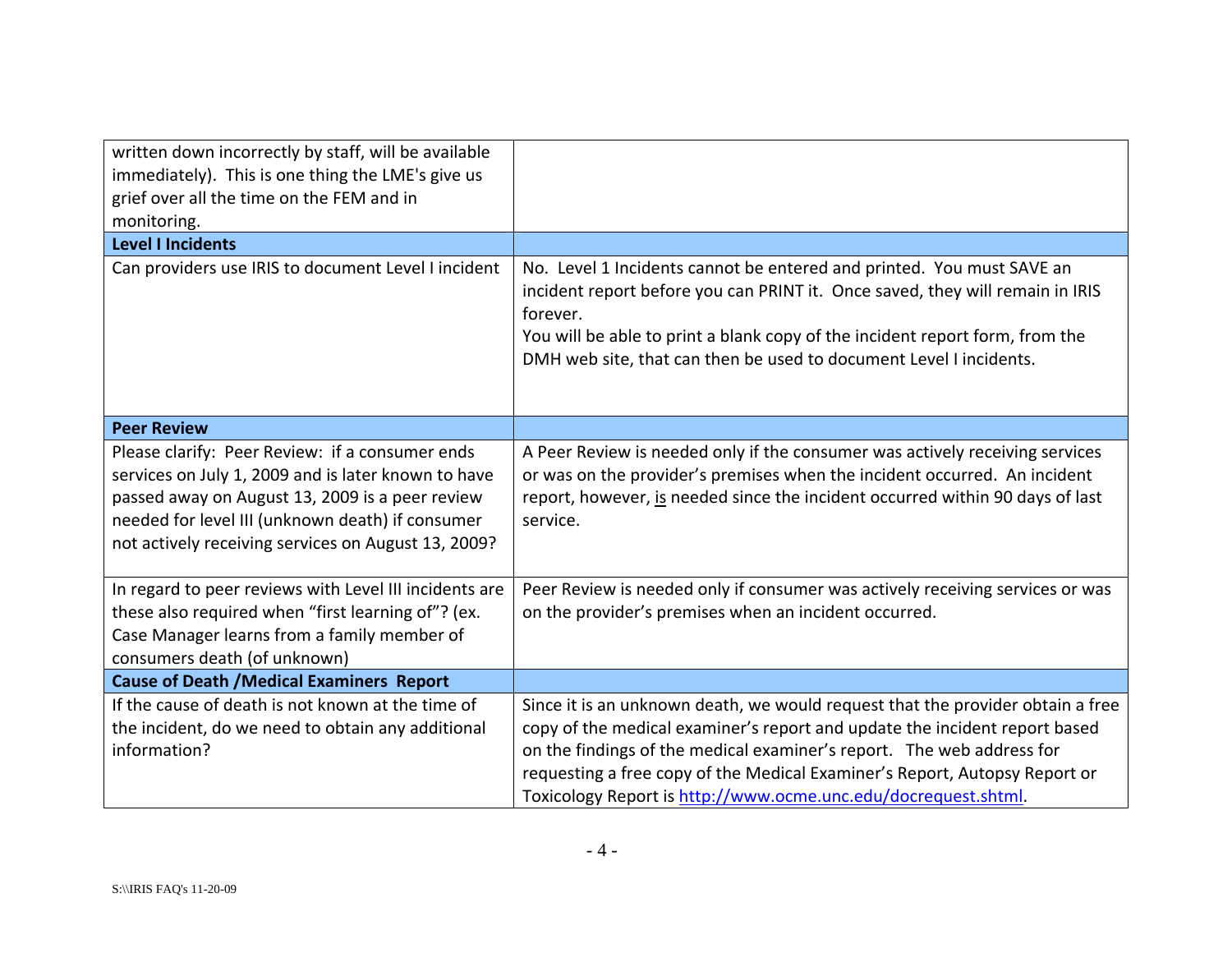| <b>Required Items</b>                                |                                                                                 |
|------------------------------------------------------|---------------------------------------------------------------------------------|
| A star indicates required information that must be   | License number is no longer a required element and star has been removed.       |
| completed: "License number" block has a star -       | If no license number, leave block blank.                                        |
| what if incident occurs with unlicensed service such |                                                                                 |
| as community support or while consumer was           |                                                                                 |
| receiving periodic (CAP) service?                    |                                                                                 |
| <b>Attaching Documents</b>                           |                                                                                 |
| What if I need to attach "hard copy" document,       | Documents will need to be scanned, uploaded electronically and attached to      |
| what do you do?                                      | IRIS. If hard copies must be reviewed, providers should talk with LME or        |
|                                                      | applicable state agency about the best method for review.                       |
| Is there a way to add description / comments/        | Additional information can be provided in the comment tab for each section      |
| observations/ details to all incidents or can        | and general information can be typed into incident comments. Additional         |
| providers add narratives as attachments? Some        | documentation can be uploaded into IRIS through the attached                    |
| info may be lost without a narrative description.    | documentation feature.                                                          |
| Do LMES have ability to add attachments?             | Yes. LMEs, providers and DHHS staff members use the same attachment<br>feature. |
| Attachments to report, such as death certificates    | Documents will need to be scanned, uploaded electronically and attached to      |
| I'm assuming are to continue to be faxed to LME      | IRIS.                                                                           |
| and state. This wasn't covered during the            |                                                                                 |
| conference.                                          |                                                                                 |
|                                                      |                                                                                 |
| (re. Attaching documents) Does it download as a      | Attached documents upload in their original format and can be viewed and        |
| PDF? Word document?                                  | printed in the original format.                                                 |
| Can attached documents be removed in mistakes        | No. They become part of the saved incident history. You may correct/ amend      |
| are found?                                           | the documents and resubmit. Make a brief comment specifying what has            |
|                                                      | been changed so the reader can quickly find the updated information.            |
| Should providers password protect their attached     | No. If the document is password protected reviewers will not be able to         |
| documents such as peer review, clinical review for   | review it.                                                                      |
| Level III's etc.?                                    |                                                                                 |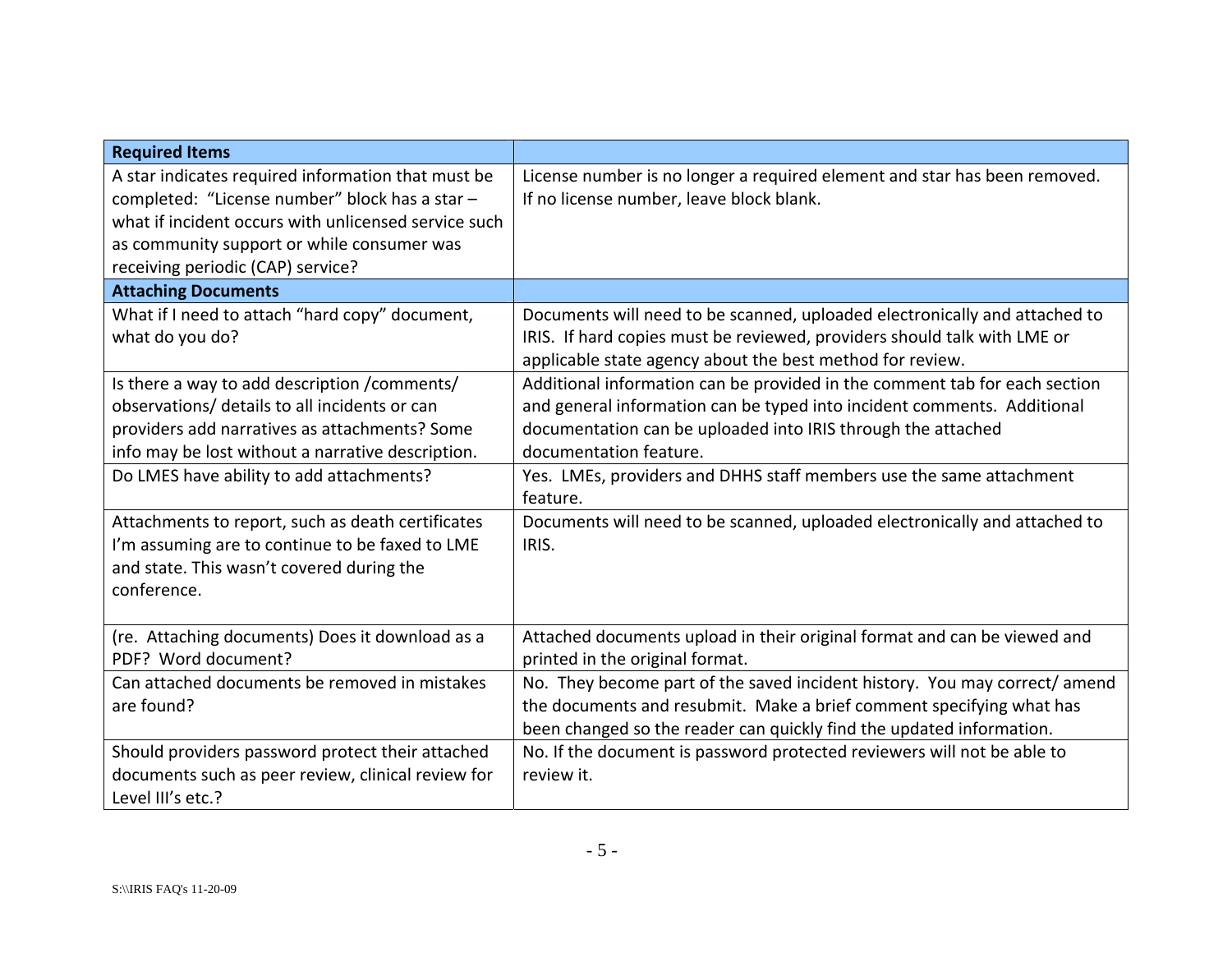| Can providers attach all types of files?                                                                                                                                                  | Yes                                                                                                                                                                                                                                                                                                                                                                                           |
|-------------------------------------------------------------------------------------------------------------------------------------------------------------------------------------------|-----------------------------------------------------------------------------------------------------------------------------------------------------------------------------------------------------------------------------------------------------------------------------------------------------------------------------------------------------------------------------------------------|
| <b>Quarterly Reports</b>                                                                                                                                                                  |                                                                                                                                                                                                                                                                                                                                                                                               |
| Will IRIS eliminate the need for provider to<br>complete provider quarterly incident reports?                                                                                             | No. The provider quarterly incident report is to continue to be submitted to<br>LMEs per the current procedure (Level I incidents are not submitted into IRIS.)                                                                                                                                                                                                                               |
| Will the IRIS system replace or cover the<br>requirements and responsibilities of doing<br>quarterly reports? If so when.                                                                 | When IRIS is fully implemented, the LME Quarterly Report for Submission of<br>Level II and Level III incidents will no longer be required as IRIS will generate<br>the report. Providers will need to continue to submit the quarterly Provider<br>report to LMEs in the same format as the past (paper or electronic reporting<br>form) since Level I incidents are not submitted into IRIS. |
| How do you report "no" incidents?                                                                                                                                                         | This information should be reported on the Provider Quarterly Incident Report<br>which will still be submitted to the LME but not through IRIS. Write" no<br>incidents" on the quarterly report form and submit to the LME.                                                                                                                                                                   |
| <b>Training</b>                                                                                                                                                                           |                                                                                                                                                                                                                                                                                                                                                                                               |
| Are there going to be additional training dates?<br>Locations?                                                                                                                            | There will be additional web conference trainings hosted by DMH/DD/SAS and<br>LMEs. Times and locations will be announced through the LMEs.                                                                                                                                                                                                                                                   |
| <b>Submission of Incident Reports</b>                                                                                                                                                     |                                                                                                                                                                                                                                                                                                                                                                                               |
| Necessary time frames for submission?                                                                                                                                                     | Timeframes for submission of incidents have not changed.                                                                                                                                                                                                                                                                                                                                      |
| If LME is not funding a given client in a facility do<br>incident reports need to be reported?                                                                                            | Yes, providers receiving any public funding must participate in the DHHS<br>incident reporting system. Host LMEs must receive copies of incident reports<br>for consumers receiving publicly funded services within their catchment area.<br>This includes services for consumers' whose home county is another LME.                                                                          |
| If LME only funds a client for 45 days do incident<br>reports need to be filed after 45 days, while the<br>client is still a resident of the facility but not<br>considered a LME client? | Yes, if the consumer is receiving any publicly funded services, the incident<br>must be reported.                                                                                                                                                                                                                                                                                             |
| What will stop a staff from completing the<br>supervisor section of the report?                                                                                                           | LME staff will continue calling provider supervisor staff to validate the<br>incident.                                                                                                                                                                                                                                                                                                        |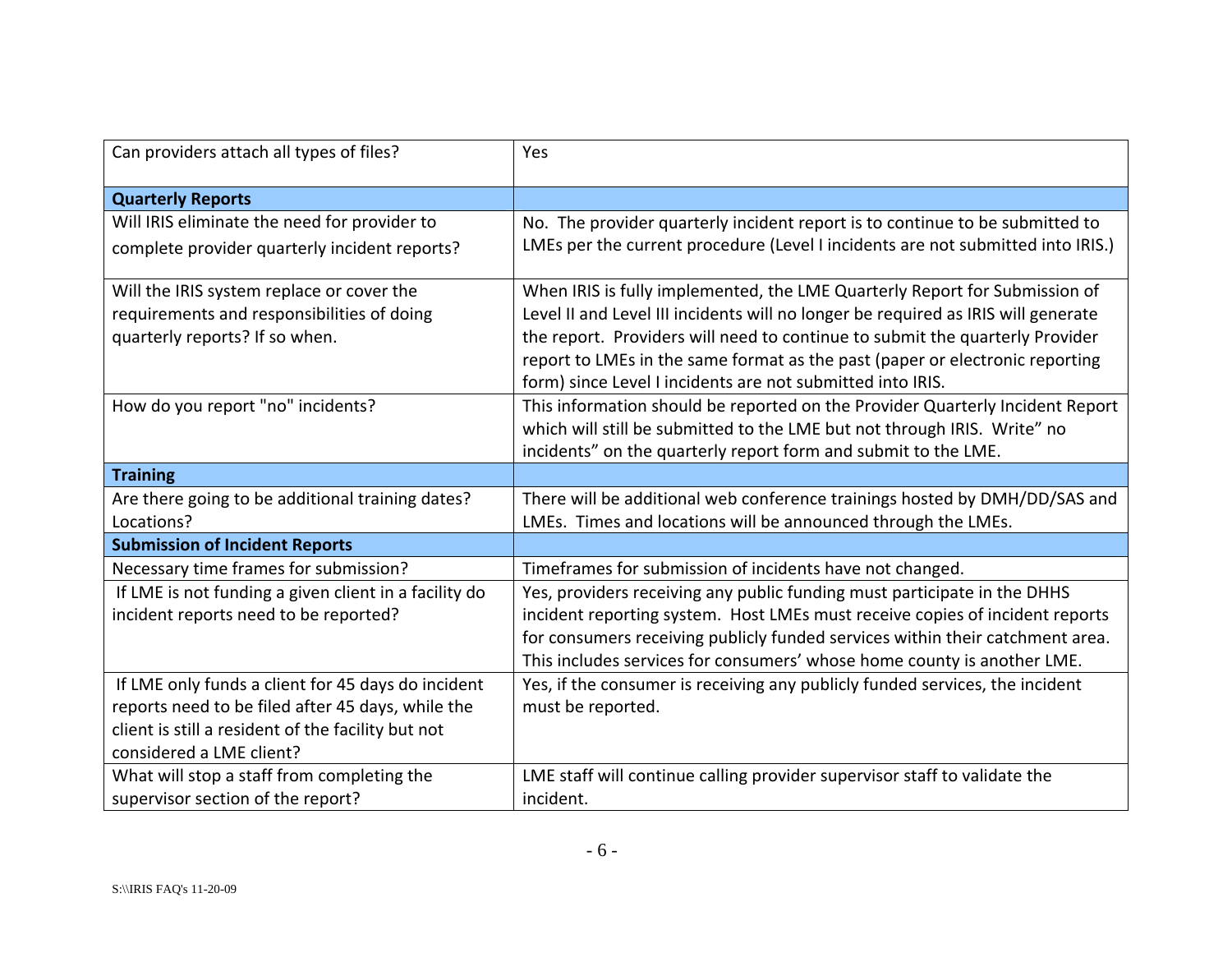| What will prevent the general public from going in<br>and entering data since there is no provider login?                                                                        | On the front page, the general public is encouraged to call DMH/DD/SAS<br>Advocacy and Customer Service section for any questions or complaints. In<br>order to assure that the incidents are actual incidents, LME staff will continue<br>calling provider supervisor staff to validate the incident                                                                                         |
|----------------------------------------------------------------------------------------------------------------------------------------------------------------------------------|-----------------------------------------------------------------------------------------------------------------------------------------------------------------------------------------------------------------------------------------------------------------------------------------------------------------------------------------------------------------------------------------------|
| If IRIS is down, how does that affect the reporting<br>timelines?                                                                                                                | Providers will need to telephone the LME to inform them of the incident and<br>will need to fax a paper copy of the incident if IRIS is not available within<br>submission timeframes.                                                                                                                                                                                                        |
| Does the IRIS system apply to ICF<br>providers/facilities? If so, does this mean ICF<br>providers will submit to IRIS and not submit to LME<br>and DHSR?                         | Yes. NC Administrative Rules 10A 27G .0603 (b) specifically refer to the<br>inclusion of ICF-MR providers. ICF-MR providers are required to report Level II<br>and II incidents through IRIS. Once submitted, IRIS will notify the appropriate<br>LME and DHSR as appropriate.                                                                                                                |
| Can providers have a hard copy to complete the<br>incident report if there are computer problems or if<br>IRIS is down? This would assist in meeting the (72)<br>hours deadline. | Blank forms for each type of incident will be posted on the Division web site.                                                                                                                                                                                                                                                                                                                |
| Who from the State should receive the completed<br>form?                                                                                                                         | IRIS will submit the electronic form to the appropriate State agency based on<br>licensing status. Ex. Incidents involving a death of a consumer due to<br>accident, suicide or homicide/violence in a licensed agency will be submitted<br>to DMH/DD/SAS and DHSR.                                                                                                                           |
| Also, since there are no oversight controls available<br>to providers, how could we trust that all incidents<br>have been reported? We have no way of checking.                  | LMEs will be validating the incident with the provider in order to assure that<br>the incident is regarding the specified consumer. If the LME does not call the<br>provider about an incident, the provider should call the LME. If this is a<br>provider question, the provider may also need to update or develop new staff<br>procedures regarding the submission and review of incidents |
| <b>Updating Information</b>                                                                                                                                                      |                                                                                                                                                                                                                                                                                                                                                                                               |
| Can you go back and change information after you<br>save, if you get new information?                                                                                            | Yes, providers are expected to update information as soon as they are aware<br>of any additional information. All parties who were originally notified through<br>IRIS will be notified when changes to the incident report (unless the changes                                                                                                                                               |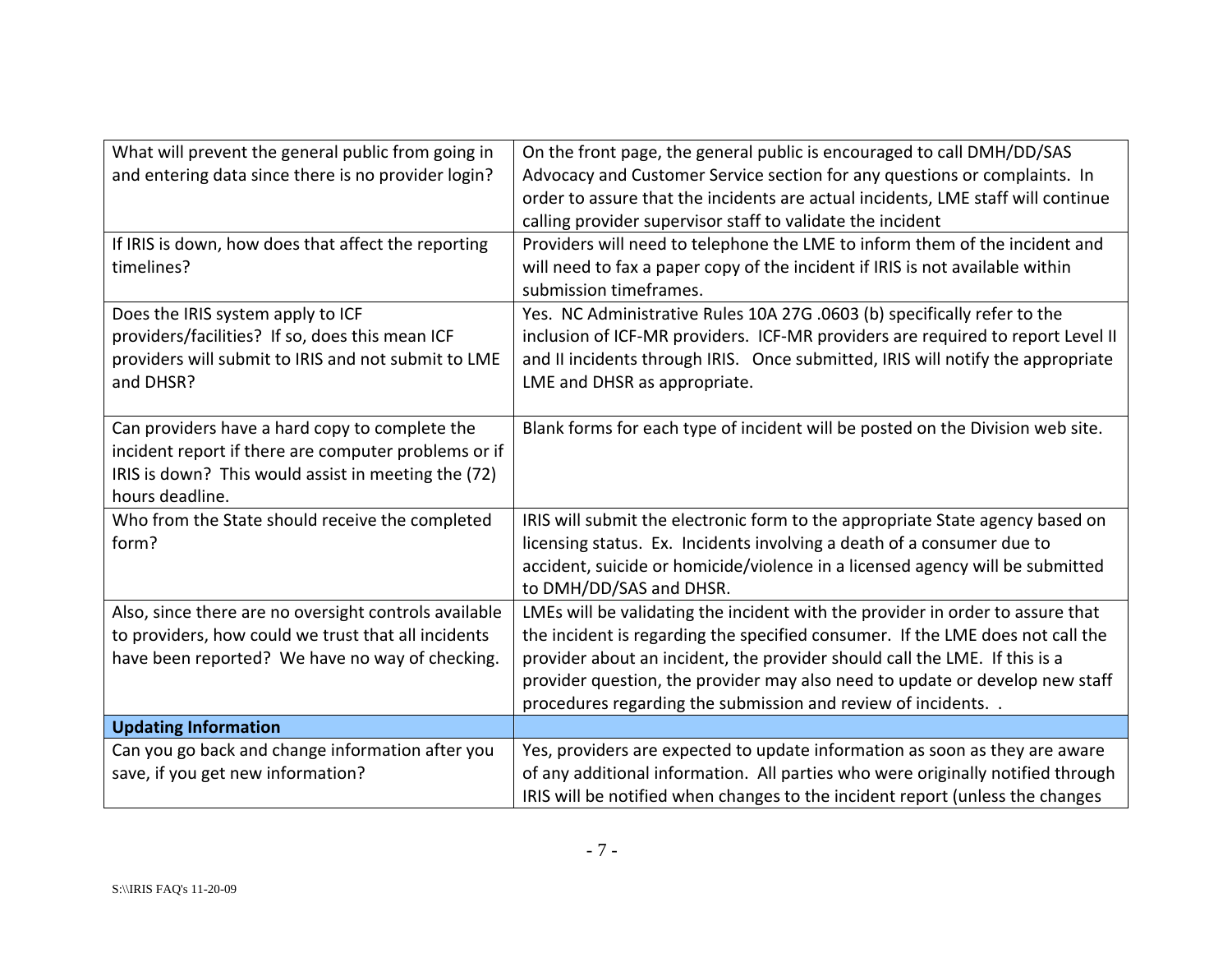|                                                                                                                                  | made by the provider change the distribution process for IRIS).                                                                                                                                                                                          |
|----------------------------------------------------------------------------------------------------------------------------------|----------------------------------------------------------------------------------------------------------------------------------------------------------------------------------------------------------------------------------------------------------|
| <b>Printing</b>                                                                                                                  |                                                                                                                                                                                                                                                          |
| Can you go back into the system to print reports<br>after completion?                                                            | Yes. Providers will need the incident number and consumer name in order to<br>access the report. LME and State staff will be able to print reports through<br>their work lists.                                                                          |
| Can we print off paper copies for audit purposes or<br>to submit to our company's QI/QA dept?                                    | Yes. Providers will need the incident number and consumer name in order to<br>access the report. LME and State staff will be able to print reports through<br>their work lists. Providers are encouraged to make a paper copy of the<br>incident report. |
| <b>Paper Copies</b>                                                                                                              |                                                                                                                                                                                                                                                          |
| If an electronic IRIS form is submitted is a paper<br>copy also required?                                                        | Paper submission is not required but provider is encouraged to keep a paper<br>copy to verify submission through IRIS.                                                                                                                                   |
| Are there any more paper forms that still need to<br>be completed and submitted?                                                 | Provider Quarterly Incident reports will still need to be completed.                                                                                                                                                                                     |
| <b>Healthcare Personnel Registry (HCPR)</b>                                                                                      |                                                                                                                                                                                                                                                          |
| Is the 5 day HCPR attached to IRIS like the 24 hour<br>report?                                                                   | After submitting the 24 hour report, providers can enter additional<br>information into the other sections of the HCPR Facility Report within IRIS in<br>order to complete the 5 day HCPR report.                                                        |
| 24 hr for HCPR but can the provider go back to<br>finish report to submit to LME                                                 | Yes, provider can update information at any time. All parties who were<br>originally notified through IRIS will be notified when changes are made to the<br>incident report.                                                                             |
| So providers can use IRIS to submit a HCPR Report<br>when not related to a consumer incident?                                    | Yes, providers can submit a HCPR report that is not related to a consumer<br>incident. The LME will not have access. The report will be sent directly to<br>HCPR.                                                                                        |
| In an effort to meet the (24) hour deadline for<br>HCPR, will providers need to submit the incident<br>report within (24) hours? | Yes. If a HCPR report is needed, the HCPR guidelines must be followed.<br>Additional information should be provided as soon as it is available.                                                                                                          |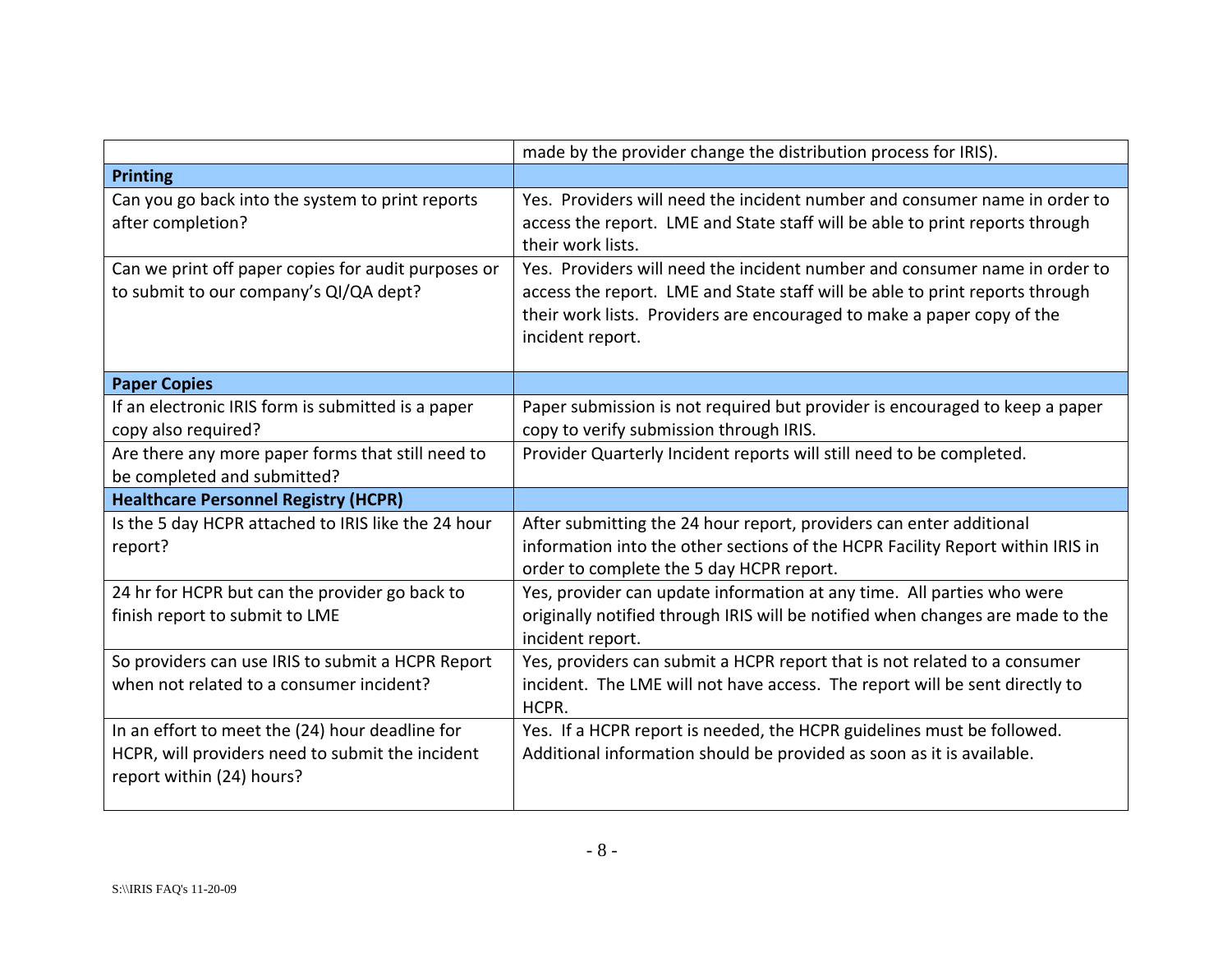| When reporting a name to the NC Healthcare<br>Registry, does that need to be completed if<br>convicted or just report the allegations; will this<br>show up when running a new employee's name<br>and social security number? | The HCPR website, located at https://www.ncnar.org/nchcpr.html, provides<br>information about the specific allegation that must be reported as well as the<br>information available when an employer completes a HCPR check. |
|-------------------------------------------------------------------------------------------------------------------------------------------------------------------------------------------------------------------------------|------------------------------------------------------------------------------------------------------------------------------------------------------------------------------------------------------------------------------|
| Will providers be required to utilize the HCPR<br>reporting mechanism through IRIS versus paper<br>format currently being used?                                                                                               | HCPR will still accept paper format but HCPR prefers that IRIS is used.                                                                                                                                                      |
| Pg. 50 - Did this accident result in mental anguish                                                                                                                                                                           | The 5 day report is updated information for the Healthcare Personnel Registry                                                                                                                                                |
| lasting 5 days or more? Reports are due within 72                                                                                                                                                                             | (HCPR). For additional information, please review the HCPR website                                                                                                                                                           |
| hours - how would we know a 5 day length?                                                                                                                                                                                     | (http://www.ncdhhs.gov/dhsr/hcpr/flohcinv.html)                                                                                                                                                                              |
| <b>Supervisor Section</b>                                                                                                                                                                                                     |                                                                                                                                                                                                                              |
| Is report not actually submitted until Supervisor                                                                                                                                                                             | Correct. The provider staff can enter the information and save but the                                                                                                                                                       |
| enters the information they are required to?                                                                                                                                                                                  | supervisor submits the report. If the report is not submitted with 72 hours of                                                                                                                                               |
|                                                                                                                                                                                                                               | the incident report being started, the LME will receive an alert that the                                                                                                                                                    |
|                                                                                                                                                                                                                               | provider has an incident report that has not been submitted.                                                                                                                                                                 |
| There does not appear to be an entry system for                                                                                                                                                                               | The incident submission tab under Supervisor's actions does request the name                                                                                                                                                 |
| supervisor credentials and name? Where is the                                                                                                                                                                                 | and title of the supervisor. LME staff will continue calling provider supervisor                                                                                                                                             |
| "safety net" as system allows anyone to enter.                                                                                                                                                                                | staff to validate that the incident occurred.                                                                                                                                                                                |
| Will a supervisor need to sign off on a report for                                                                                                                                                                            | Supervisor will need to submit the report by completing the supervisor actions                                                                                                                                               |
| completion (like paper copies)?                                                                                                                                                                                               | section of the report.                                                                                                                                                                                                       |
| Since there is no supervisor login, an employee                                                                                                                                                                               | The submit button for the incident is in the supervisor's section. The LME will                                                                                                                                              |
| could complete that part as well. How would a                                                                                                                                                                                 | continue to telephone the provider supervisor or specified contact to validate                                                                                                                                               |
| provider be able to keep track of this? My                                                                                                                                                                                    | that incident occurred. Providers and LMEs may need to revise or develop                                                                                                                                                     |
| experience is that the honor system does not work                                                                                                                                                                             | new procedures regarding the staff procedure for the submission and review                                                                                                                                                   |
| when it comes to incidents.                                                                                                                                                                                                   | of incidents. IRIS also does a time and date stamp on each report so that the                                                                                                                                                |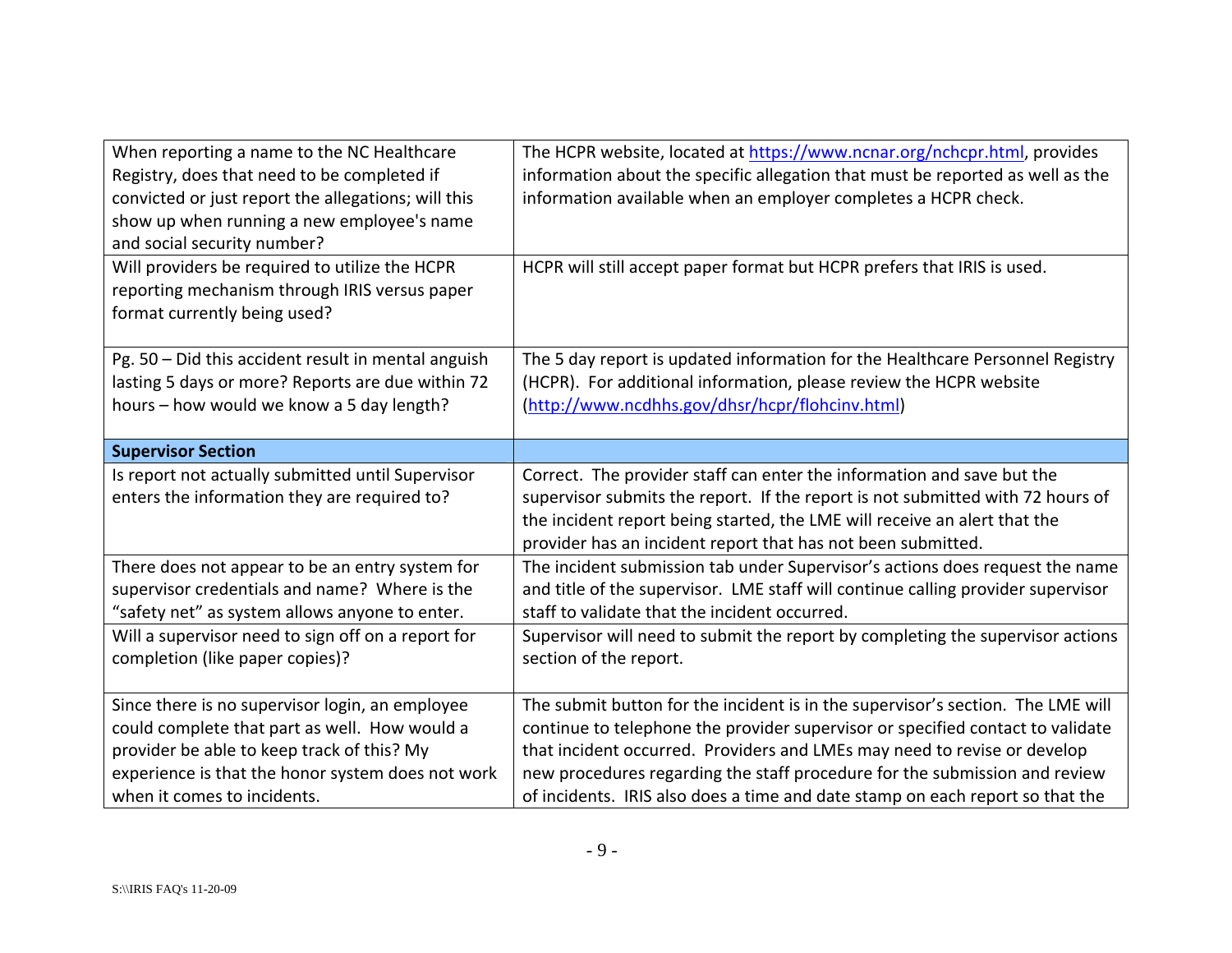|                                                                                                                                                                                                                                                                                                                  | incident can be tracked.                                                                                                                                                                                                                                                                                                                                                                                                                                                                                                                                                                                                                                                                                                                                                                                                                                                                                                                                                                          |
|------------------------------------------------------------------------------------------------------------------------------------------------------------------------------------------------------------------------------------------------------------------------------------------------------------------|---------------------------------------------------------------------------------------------------------------------------------------------------------------------------------------------------------------------------------------------------------------------------------------------------------------------------------------------------------------------------------------------------------------------------------------------------------------------------------------------------------------------------------------------------------------------------------------------------------------------------------------------------------------------------------------------------------------------------------------------------------------------------------------------------------------------------------------------------------------------------------------------------------------------------------------------------------------------------------------------------|
| 90 Day Rule                                                                                                                                                                                                                                                                                                      |                                                                                                                                                                                                                                                                                                                                                                                                                                                                                                                                                                                                                                                                                                                                                                                                                                                                                                                                                                                                   |
| When exactly did the 90 day rule after discharge<br>come into place?<br>Need clarity on Incident Reports should be<br>submitted if a consumer received a service 90 days<br>prior to the incident.<br>I thought they should be submitted regardless of 90<br>day rule? An incident is an incident, and should be | Implementation Bulletin #55 (April 2009) specified the timeframe for<br>submission of incidents and the updated incident rules [10A NCAC 27G<br>.0604 (a)] which became effective 8/1/09 also specified the 90 day timeframe.<br>The 90 day rule specifies that providers report a Level III incident that occurs<br>within 90 days of the last service provision. Example: the last service was<br>provided June 30 and the incident occurred September 19, 81 days after the<br>last service provision. This falls within the 90 day rule and should be reported<br>by the provider.<br>State was asked to specify a timeframe since some agencies no longer close<br>charts but may not have seen consumer in many years. As a result, providers<br>are to report a Level III incident that occurs within 90 days of the last service<br>provision. If provider becomes aware of an incident such as a death after the<br>90 days, they may report the incident but are not required to do so. |
| reported. Even 1-day prior.<br>If you no longer have contact with previous<br>consumers, how would provider know to make the<br>report?                                                                                                                                                                          | If services are discontinued and provider does not have contact with the<br>consumer, the provider may be unaware of the incident; therefore, the<br>provider has nothing to report. If the provider becomes aware of the incident<br>(such as being told by another person or reading an article in the newspaper)<br>the provider should report the incident if the incident occurred within 90 days<br>after the last service provision.                                                                                                                                                                                                                                                                                                                                                                                                                                                                                                                                                       |
| <b>Provider ID, Passwords and Log-ins</b>                                                                                                                                                                                                                                                                        |                                                                                                                                                                                                                                                                                                                                                                                                                                                                                                                                                                                                                                                                                                                                                                                                                                                                                                                                                                                                   |
| How do providers obtain a user ID and password to<br>access?                                                                                                                                                                                                                                                     | Providers do not need a user ID or password to access IRIS.                                                                                                                                                                                                                                                                                                                                                                                                                                                                                                                                                                                                                                                                                                                                                                                                                                                                                                                                       |
| How do you obtain company ID# & Password? Is it<br>one for each site? Is it one statewide - 40 plus                                                                                                                                                                                                              | Provider ID and Passwords are not required.                                                                                                                                                                                                                                                                                                                                                                                                                                                                                                                                                                                                                                                                                                                                                                                                                                                                                                                                                       |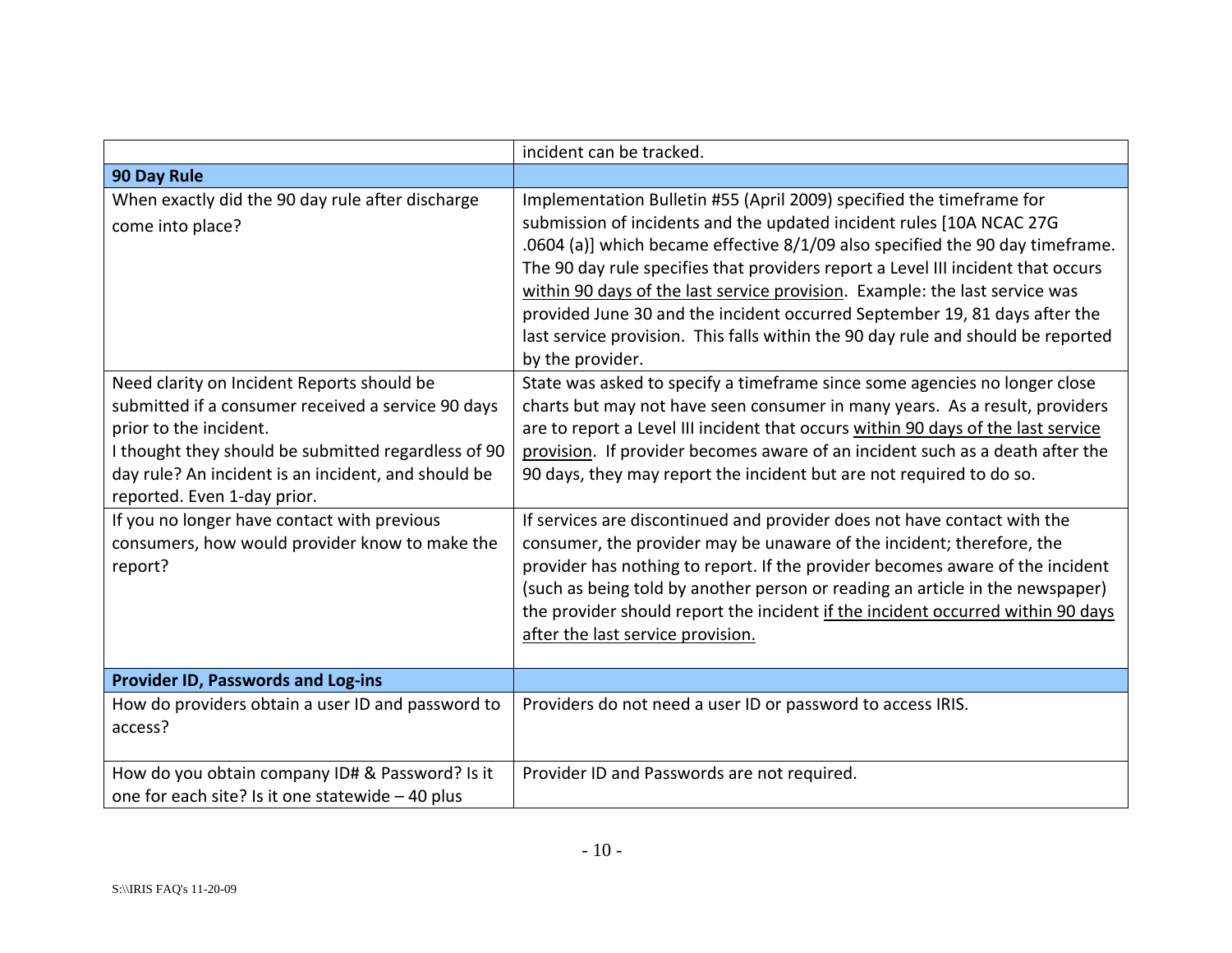| offices?                                                                                                                                                                                                                                                                                                                              |                                                                                                                                                                                                                                                                                                                                                                                                                                                        |
|---------------------------------------------------------------------------------------------------------------------------------------------------------------------------------------------------------------------------------------------------------------------------------------------------------------------------------------|--------------------------------------------------------------------------------------------------------------------------------------------------------------------------------------------------------------------------------------------------------------------------------------------------------------------------------------------------------------------------------------------------------------------------------------------------------|
| If the State is not providing each provider with their<br>own ID/etc. how are we to obtain an incident<br>number?                                                                                                                                                                                                                     | Providers will be given an incident number when they click FINISHED after<br>completing the incident report. IRIS automatically provides a ten-digit<br>randomly selected incident number for each incident report.                                                                                                                                                                                                                                    |
| Since there is no provider log in system, how will<br>we insure security? For example, a former<br>employee, who would have knowledge of all the<br>information needed to enter an incident report,<br>could do so. Employees working at other<br>organizations could do this as well, since we may<br>see/have seen the same person. | Only the submitting provider will have the incident number. If several<br>providers submit incidents regarding the same incident, the providers will<br>each receive different incident numbers. The LME will continue to<br>communicate with the provider supervisor or specified contact to validate that<br>incident occurred. Providers and LMEs may need to revise or develop new<br>procedures regarding the submission and review of incidents. |
| <b>Routing within Provider Agency before Submission</b><br>of Incident Report                                                                                                                                                                                                                                                         |                                                                                                                                                                                                                                                                                                                                                                                                                                                        |
| Can you e-mail copies to other person's within<br>provider company? Is it possible?                                                                                                                                                                                                                                                   | No. IRIS cannot e-mail information to non-users due to HIPAA and<br>confidentiality guidelines. If you use your own email system to send copies<br>within your company, be sure to password protect them. And send the<br>password in a separate email, not in the same email with the protected<br>document.                                                                                                                                          |
| Several of the providers are raising the issue of a<br>way to protect the supervisor comment area. The<br>concern is that anyone could complete that area<br>and bypass appropriate routing. Is there a way to<br>prevent this from happening?                                                                                        | Provider agencies may have to develop a procedure in the same manner that<br>procedures were developed for the paper format. In order to encourage<br>submission by the supervisor, the submit button for the incident has been<br>placed in the supervisor's section. In addition, the LME will continue to<br>telephone the provider supervisor or specified contact to validate that<br>incident occurred.                                          |
| Is there the possibility that using IRIS, an<br>organization can start an incident report, not<br>submit it to the Division (et al) so that internal<br>supervisory reviews can occur prior to sending the                                                                                                                            | The provider staff can begin the report and save the information and incident<br>number. The staff can provide the supervisor with the incident number and<br>the supervisor can review the incident on-line.                                                                                                                                                                                                                                          |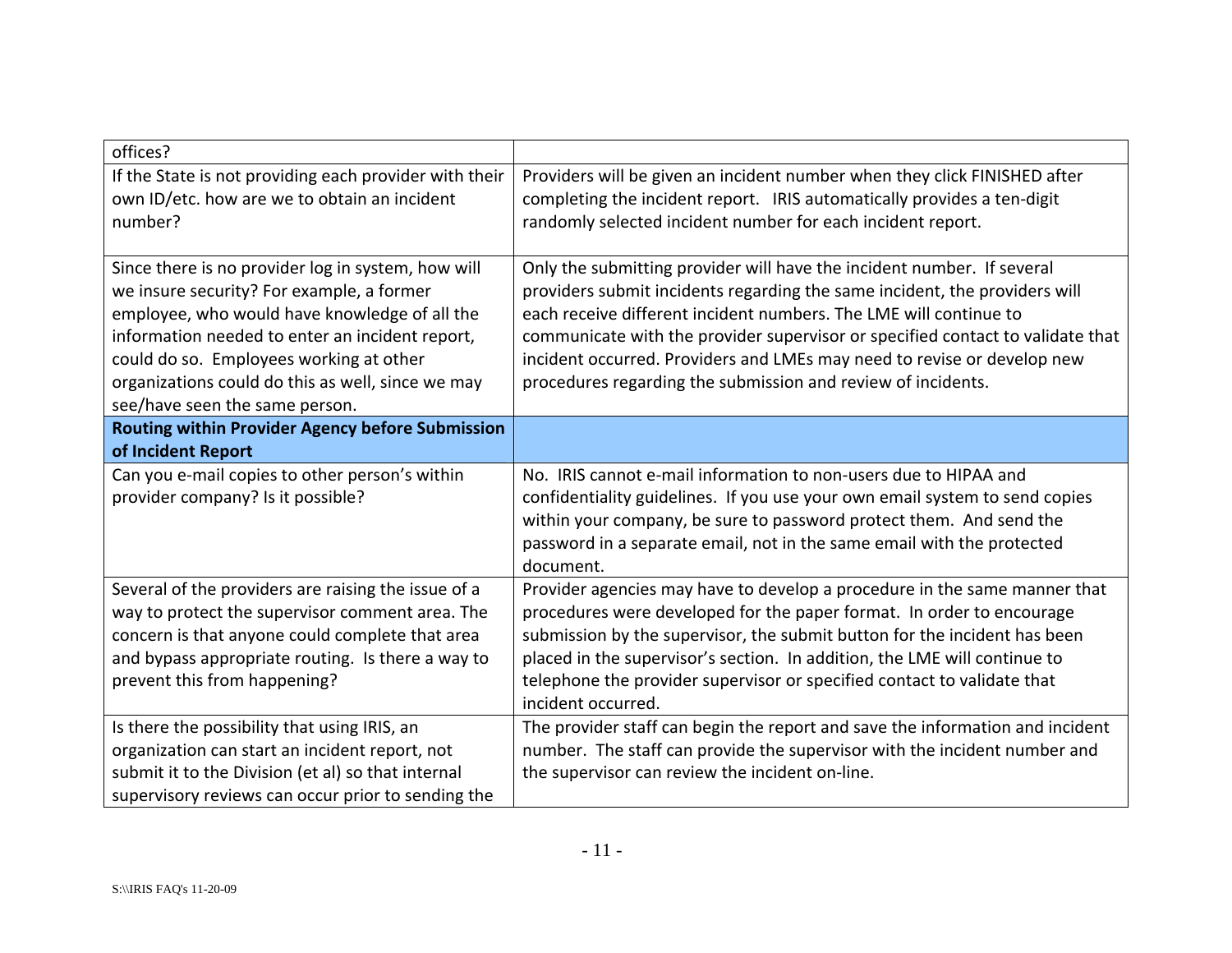| report. We have scattered offices and services, and         |                                                                                |
|-------------------------------------------------------------|--------------------------------------------------------------------------------|
| it is not possible for a supervisor to always               |                                                                                |
| physically be available to the person(s) completing         |                                                                                |
| the incident report. Therefore, what would greatly          |                                                                                |
| aid our completion of the report is the capacity to         |                                                                                |
| share it electronically inside the agency prior to          |                                                                                |
| official submission.                                        |                                                                                |
| <b>Data Entry</b>                                           |                                                                                |
| Will consumer information auto fill if a previous           | No. Due to confidentiality and HIPAA security concerns, no consumer            |
| report has been submitted on that consumer?                 | information will automatically fill into the report.                           |
| When you are entering consumer information, is it           | It is specified as first name first. Each part of the name has a specific box. |
| last name first or vice versa?                              |                                                                                |
| Can you stop the report & come back to complete             | Yes, you can save the document for up to 72 hours as long as it has the        |
| it?                                                         | mandatory information. You can return later, add additional information and    |
|                                                             | then submit the incident report. After 72 hours, the Host LME is automatically |
|                                                             | alerted that an incident report has been started but has not been submitted.   |
|                                                             |                                                                                |
| How can more than one service be provided at the            | You are correct: two services cannot be provided and billed at the same time.  |
| same time based on the new rule requirements?               | Since both licensed residential and licensed non-residential services can be   |
|                                                             | provided on the same day, we have listed both types of services. In order to   |
|                                                             | clarify, we will specify residential and non-residential.                      |
|                                                             |                                                                                |
| "Date of incident" vs. " Date provider learned of           | Yes. INCIDENT and DATE PROVIDER LEARNED of INCIDENT are two different          |
| the incident" $-$ please clarify $-$ if reporting as "first | data fields. Frequently, the provider will learn about the incident after the  |
| learning of an incident" would this box be checked          | actual date the incident occurred. Example: The incident occurred on a         |
| instead of "date of incident" block                         | Saturday and the provider learned about it on the following Monday.            |
|                                                             | Saturday's date is the DATE of the INCIDENT and Monday is the DATE the         |
|                                                             | PROVIDER LEARNED of the INCIDENT. If you do not know the date of the           |
|                                                             | incident, check UNKNOWN under DATE of INCIDENT. Do not use the date that       |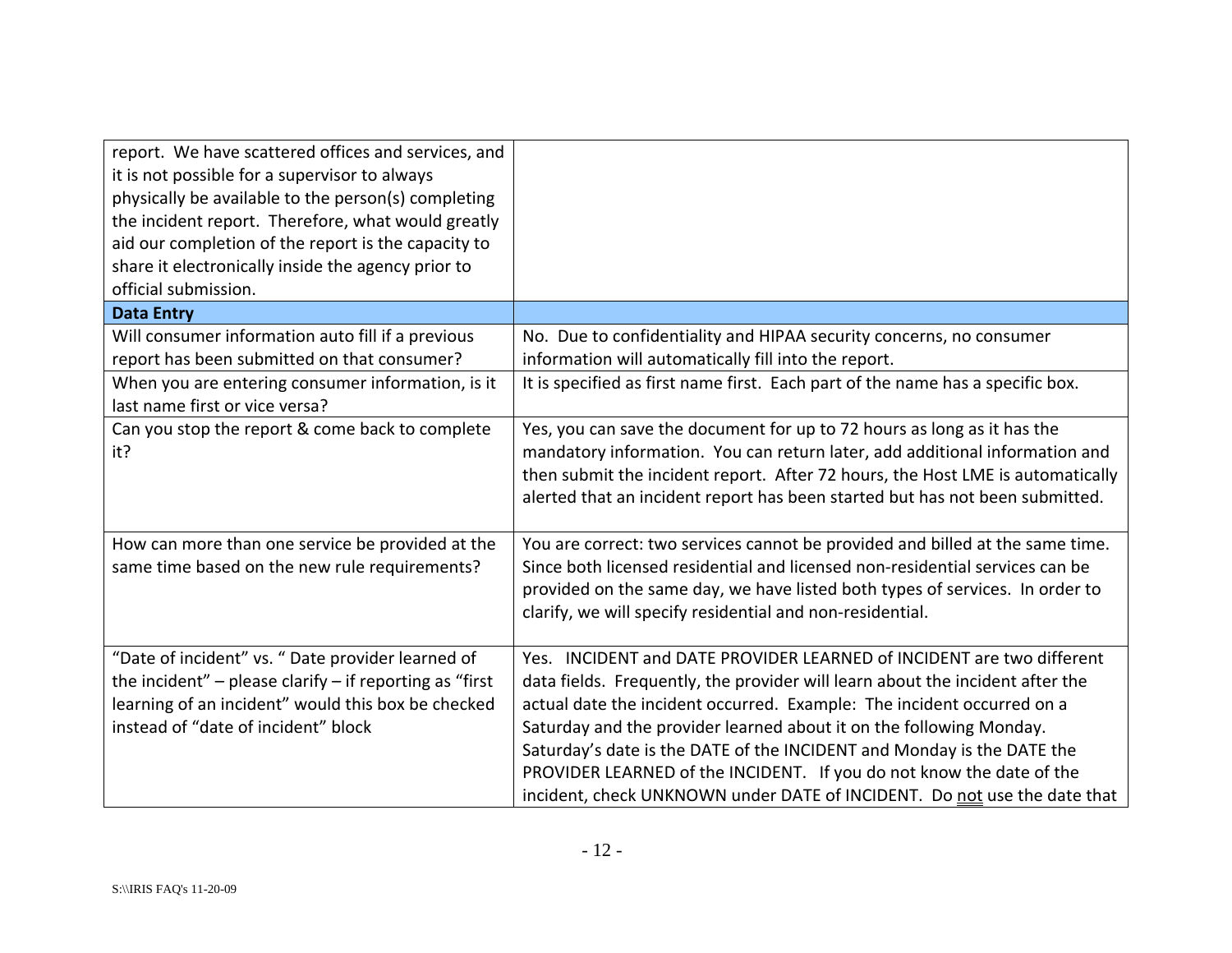|                                                                                                                                                                                                         | the provider learned of the incident as the date of the incident unless both<br>occurred on the same date. You can amend the report by adding the actual<br>incident date later.                                 |
|---------------------------------------------------------------------------------------------------------------------------------------------------------------------------------------------------------|------------------------------------------------------------------------------------------------------------------------------------------------------------------------------------------------------------------|
| Sometimes there is no one else involved but the<br>box is "starred" - who/what do you check if they<br>were alone?                                                                                      | "No One" has been added to this list of choices. This field will remain<br>mandatory.                                                                                                                            |
| Rather than having a save button when it's not<br>required, have a button that states "continue" or<br>"next tab" (so that required fields are not<br>inadvertently lost if clicked at the wrong time)? | This is a misconception. If you press the SAVE button at any time during data<br>entry, and required fields are not entered, IRIS will simply tell you what is<br>missing. The data will not be lost.            |
| Will the diagnosis have code number with them to<br>more easily locate the diagnosis (not just names)?                                                                                                  | DSM-IV codes will be added at a later date.                                                                                                                                                                      |
| What happens if the person is not in the program,<br>does the money follow the person?                                                                                                                  | Please check No under the question regarding Money Follows the Person and<br>complete the other questions as appropriate to the incident.                                                                        |
| Will providers need to know the home LME for<br>consumers in order to complete the form?                                                                                                                | No- Providers need to know the home county and IRIS will determine the<br>home LME.                                                                                                                              |
| Under licensed residential services which do you<br>select for Intermediate Care Facility (ICF)? Is it on<br>the list?                                                                                  | This will be added.                                                                                                                                                                                              |
| Explain "consumer behavior" as type of incident<br>(see page 21 of the State's handout)                                                                                                                 | Additional information is available in the guidance manual which is currently<br>located at<br>http://www.ncdhhs.gov/mhddsas/statspublications/manualsforms/index.htm.<br>Updated manual will be posted on IRIS. |
| Should providers indicate on the type of incident<br>when a consumer requires transportation via                                                                                                        | If an incident report is required for any of the incident categories, please<br>include under the incident comment if the consumer required transportation                                                       |

- 13 -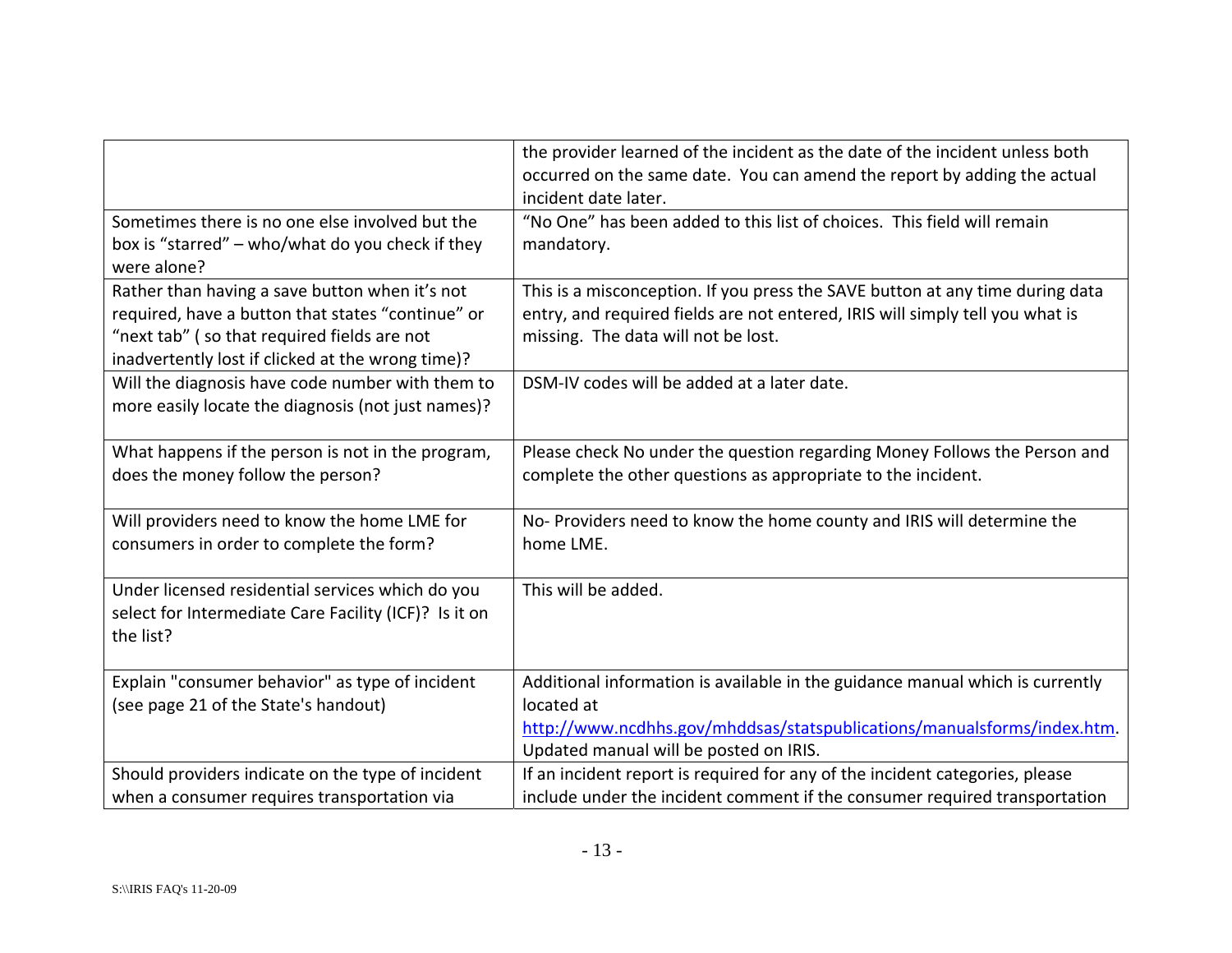| ambulance to the ER in an outpatient setting;           | via ambulance.                                                                 |
|---------------------------------------------------------|--------------------------------------------------------------------------------|
| where should this be indicated on the IRIS?             |                                                                                |
| Type of incident says "Check all that apply", should    | No, there are times when an incident may involve more than one type of         |
| this be one choice?                                     | incident.                                                                      |
| Should providers choose MH/DD tab based on              | Please choose tabs applicable to the diagnosis. If a person has a diagnosis in |
| primary diagnosis? Since some consumers receive         | each of the disability areas, we request that the services be chosen from the  |
| services from all areas.                                | applicable tab(s).                                                             |
| Height/weight and medical exam seems to be              | Information on height, weight and medical exams are needed in other cases,     |
| unrelated in 99% of incidents. Can the value on the     | such as abuse and neglect, medication concerns and treatment issues.           |
| information be explained or information removed?        |                                                                                |
| Should providers check CTP funding if the               | Innovations has been added to the waiver section.                              |
| consumer gets Innovations/CAP MR?                       |                                                                                |
| Service information under the "services tab" seems      | Not at this time. We will consider for future up dates.                        |
| to be repeated under mental health services tab.        |                                                                                |
| Can they be linked to automatically populate when       |                                                                                |
| entered the first time?                                 |                                                                                |
| Medication                                              |                                                                                |
| Medications $-$ just names or dosage & frequency as     | Please include the name, dosage, frequency of the medication and the reason    |
| well?                                                   | that the consumer is taking the medication.                                    |
| In regards to medication errors is it required to       | These notes do not need to be saved in IRIS but should be kept with the        |
| attach notes from the PCP or pharmacist?                | consumer's medical record.                                                     |
|                                                         |                                                                                |
| <b>Guidance Manual</b>                                  |                                                                                |
| Is a manual (user manual) going to be sent to           | A guidance manual will be posted on IRIS website and a user's manual with      |
| providers?                                              | tips for each section will be integrated into the IRIS system.                 |
|                                                         |                                                                                |
| Need to provide a list of Level I, II, and III incident | Listing of Level I, II and III incident categories are attached to the current |
| categories/levels.                                      | incident report and are specified in the guidance manual, which is located on  |
|                                                         | the DMH/DD/SAS website. An updated manual and Leveling grid are being          |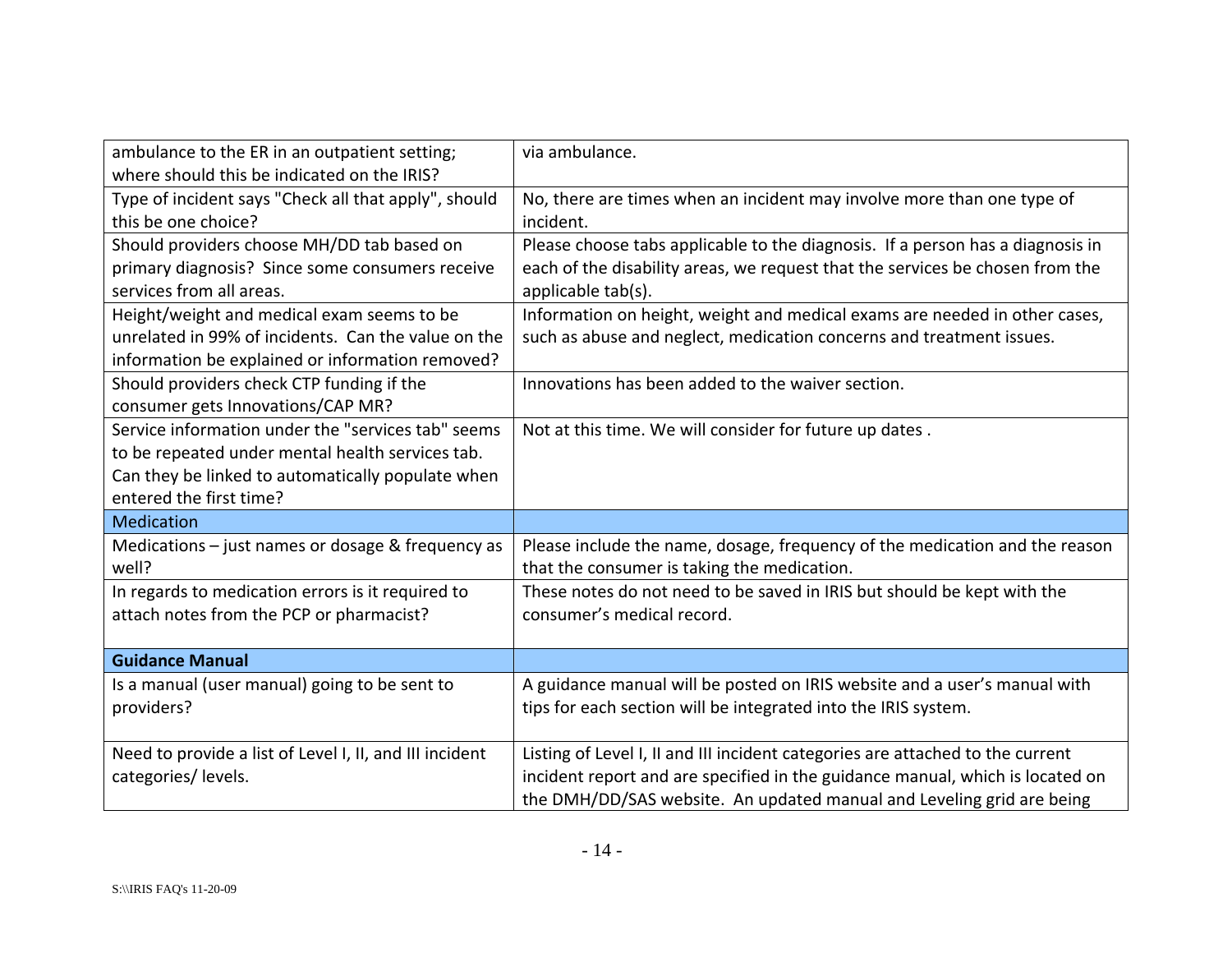|                                                                                                                                                                                                                                                                               | developed and will be posted to the IRIS and DMH/DD/SAS websites.                                                                                                                                                                                                                                                                                                                         |
|-------------------------------------------------------------------------------------------------------------------------------------------------------------------------------------------------------------------------------------------------------------------------------|-------------------------------------------------------------------------------------------------------------------------------------------------------------------------------------------------------------------------------------------------------------------------------------------------------------------------------------------------------------------------------------------|
| <b>Restrictive Interventions</b>                                                                                                                                                                                                                                              |                                                                                                                                                                                                                                                                                                                                                                                           |
| What if the intervention lasted less than 1 minute<br>and what if total length of time of restrictive<br>intervention over past 30 days is less than 1 hour?                                                                                                                  | More specific information would be needed before being able to answer this<br>question. Additional detailed information regarding restrictive intervention<br>time and requirements is available through the following rules: 10A NCAC 27E<br>.0101, 10A NCAC 27E .0104, 10A NCAC 27E .0106, 10A NCAC 27E .0107 and<br>10A NCAC 27E .0108. Call you LME if you have additional questions. |
| What if the length of time for the total of<br>Restrictive Intervention is less that (1) hour, what<br>box should be checked?                                                                                                                                                 | Additional choices for length of time of the restrictive intervention have been<br>added.                                                                                                                                                                                                                                                                                                 |
| <b>Reporting Requirements</b>                                                                                                                                                                                                                                                 |                                                                                                                                                                                                                                                                                                                                                                                           |
| Are Critical Incident Reports required for Mobile<br>Crisis Services? If so what is determined as "out of<br>ordinary" as Mobile Crisis is already needed for<br>"out of ordinary" events? When can providers<br>expect more guidelines to be published for Mobile<br>Crisis? | Yes. Mobile crisis services are required to participate in the DHHS Incident<br>Reporting system. Guidelines specific to Mobile Crisis will be published soon.                                                                                                                                                                                                                            |
| Can other types of Level II/III incidents be reported<br>or do we have to report or should report than<br>those listed. (and on criteria table); specifically<br>medical related incidents.                                                                                   | Incident specified on the criteria table should be reported. Medical issues, by<br>themselves, are not reported as incidents. If the medical issue results in an<br>incident, such as a fall or injury, the fall or injury should be reported. If you<br>are unsure whether an event should be reported, contact your LME.                                                                |
| Do we need to report medically related incidents-<br>Example: consumer has intense seizure that results<br>in trip to ER and hospital admission overnight?                                                                                                                    | If the individual routinely has seizures, this would be considered a medical<br>issue that should be tracked and discussed with treatment team. In your<br>example, the seizure would not be an incident but any injury or fall due to the<br>seizure would make the event an incident since this would have resulted in<br>treatment by a licensed professional at the hospital.         |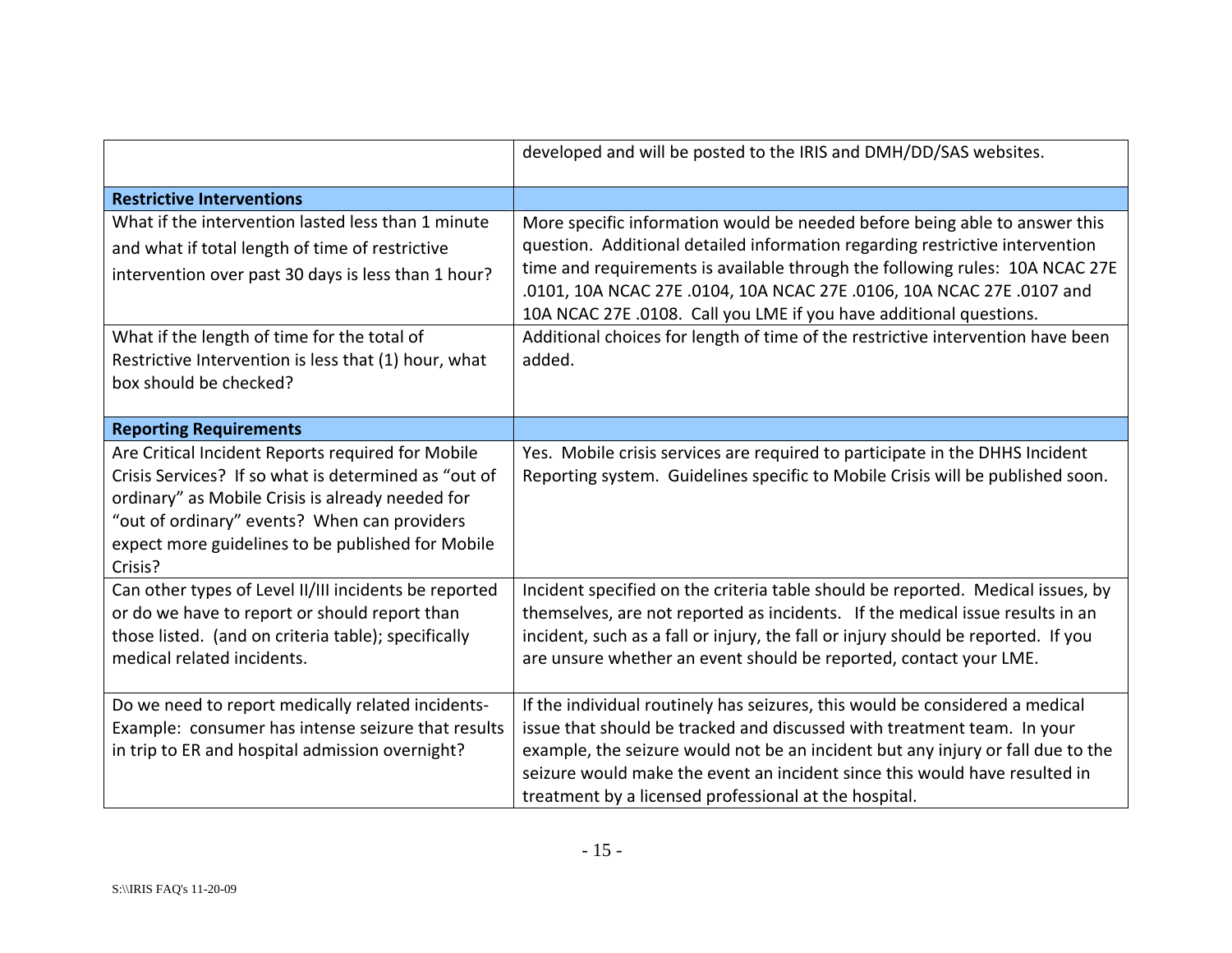| If a customer transfer to another provider would<br>you still need to do an incident report when you<br>learn of an incident?                        | The new provider would be responsible for reporting the incident. If unsure<br>about reporting, please check with the LME. Providers are encouraged to<br>communicate with each other and the LME to ensure that the new provider is<br>aware of and reporting the incident.                              |
|------------------------------------------------------------------------------------------------------------------------------------------------------|-----------------------------------------------------------------------------------------------------------------------------------------------------------------------------------------------------------------------------------------------------------------------------------------------------------|
| How are incidents handled that occur outside of                                                                                                      | Additional information is needed in order to answer the question. Please                                                                                                                                                                                                                                  |
| the facility i.e. work                                                                                                                               | discuss specific question with LME.                                                                                                                                                                                                                                                                       |
| Question from provider about multiple providers                                                                                                      | Multiple providers should submit incident reports based on their own                                                                                                                                                                                                                                      |
| reporting same incident. ?                                                                                                                           | knowledge and information regarding the incident. When multiple providers                                                                                                                                                                                                                                 |
|                                                                                                                                                      | serve the same consumer, we welcome multiple reporting in order to obtain<br>all information.                                                                                                                                                                                                             |
| What does "under the care of the reporting                                                                                                           | Providers of non-residential service should submit incident reports if a                                                                                                                                                                                                                                  |
| provider" mean for a non-residential service such                                                                                                    | consumer received a service in the 90 days prior to the incident.                                                                                                                                                                                                                                         |
| as Intensive In-home or MST?                                                                                                                         |                                                                                                                                                                                                                                                                                                           |
| In regards to suspensions and expulsions, will<br>providers be required to use this section for<br>whenever a child is suspended from school as part | Yes- suspensions from day treatment programs should be reported since day<br>treatment programs are publicly funded mh/dd/sas services. School<br>suspensions from public and private schools are not required to be reported                                                                             |
| of the Day Program treatment?                                                                                                                        | unless the provider was providing a service at the time of the incident.                                                                                                                                                                                                                                  |
| <b>Other</b>                                                                                                                                         |                                                                                                                                                                                                                                                                                                           |
| Does IRIS require an electronic medical record staff<br>signature?                                                                                   | No.                                                                                                                                                                                                                                                                                                       |
| This report is not linked to DSS, correct?                                                                                                           | IRIS is not able to provide reports to DSS because DSS does not have a central<br>reporting procedure.                                                                                                                                                                                                    |
| If the LME disagrees with IRIS level, can the LME<br>change the level?                                                                               | The LME would need to contact the provider in order for any missing or<br>additional information to be added to the incident and to change the level if<br>needed. If IRIS is not correctly leveling an incident, the LME should contact<br>the IRIS administrator at DMH/DD/SAS through the IRIS e-mail. |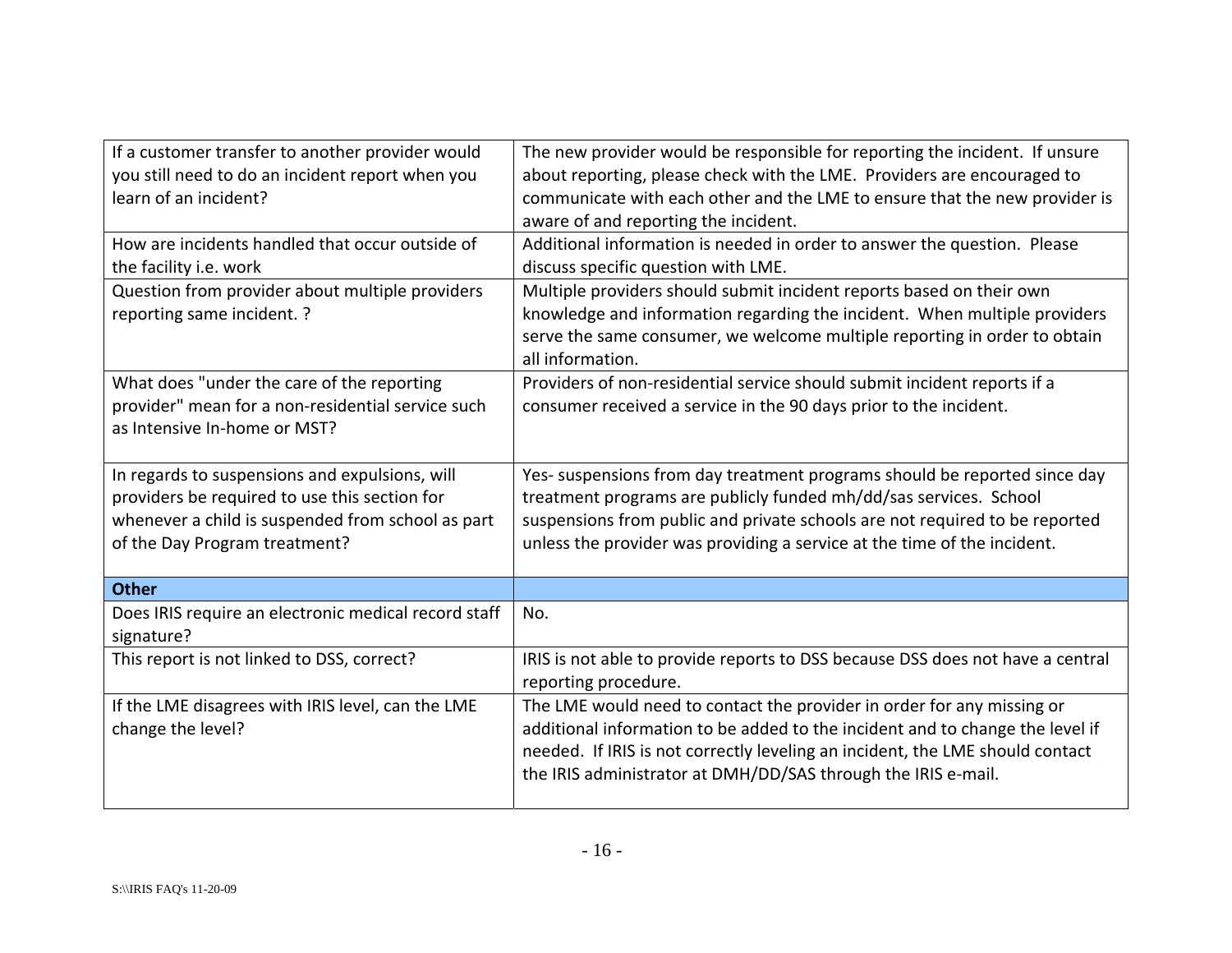| Supervised Living Low $-$ is listed as a licensed    | Supervised Living Services can be either licensed or unlicensed. Any home        |
|------------------------------------------------------|----------------------------------------------------------------------------------|
| residential service - and it is not licensed?        | with a minor child or 2 or more adults must be licensed.                         |
| Feedback: "last seen" information is in fact too     | The information is not mandatory but will be kept since it is vital for suicides |
| much to expect - already much more information       | and attempted suicides. This can be re-evaluated at a later date.                |
| in IRIS expected than before.                        |                                                                                  |
|                                                      |                                                                                  |
| How will the clinical home get copies of the         | Provider will need to provide information regarding the incident to the clinical |
| reports?                                             | home provider. Providers are not required to provide a copy of the incident      |
|                                                      | but clinical information must be provided.                                       |
| Does the client have the right to refuse information | Administrative rules require that providers comply with the reporting of         |
| going into the IRIS system? What about releases      | incidents so no releases are required. Consumers do not have the right to        |
| signed?                                              | refuse information be entered into the system but all information in the         |
|                                                      | system should be limited to the minimal amount needed for the review of the      |
|                                                      | incident. All individuals involved in the IRIS process must maintain all HIPAA   |
|                                                      | and confidentiality standards.                                                   |
| What process will LMEs use to track reports which    | Reporting function is still being developed and we would appreciate              |
| do not have an LME number?                           | suggestions from LMEs.                                                           |
| During the training- Candy mentioned (during the     | This has been removed from the Medication Error section. Report this under       |
| med error) that they would be changing the           | "Other Consumer Behavior" and describe the incident in the Comments              |
| medication given to non consumer. Why is this a      | section.                                                                         |
| med error considering the parent is a consumer       |                                                                                  |
| and not a staff? Why wouldn't the incident be        |                                                                                  |
| considered as abuse or neglect? More favorable       |                                                                                  |
| neglect?                                             |                                                                                  |
| Does the State have any tool to evaluate             | A quiz has not been developed at this time. A self-check quiz will be available  |
| understanding of this process such as an example     | on the IRIS website at a later time.                                             |
| of a quiz?                                           |                                                                                  |
| Does the investigation need to be completed within   | Each type of investigation has specified timeframes. Please check appropriate    |
| (72) hours?                                          | rules for each type of investigation: complaint, HCPR, etc.                      |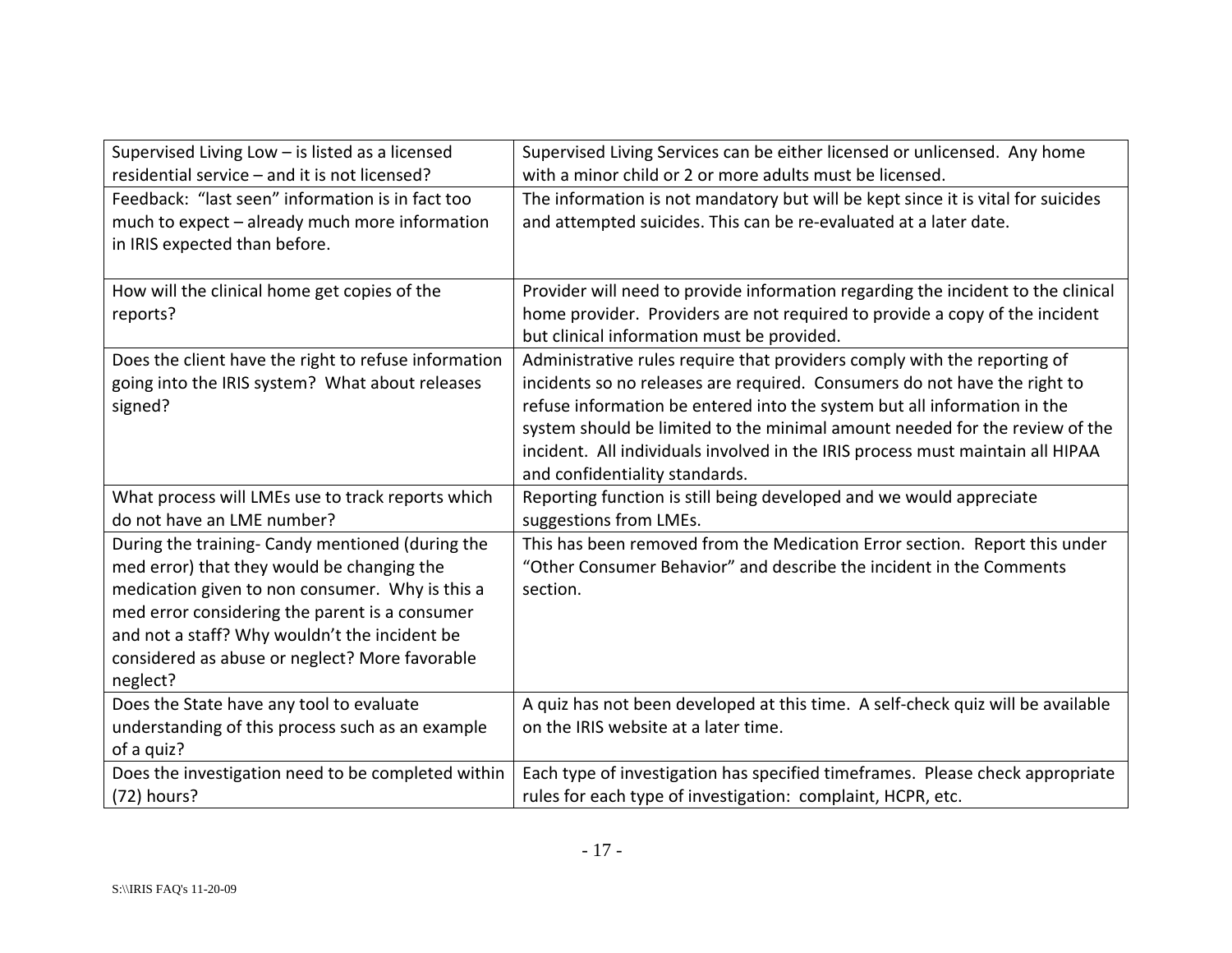| Where do (we) document the summary of the<br>actual incident (as an attachment or what?)                                                                                                                                                                                                                                                                                                                                                                                                                                                                                                     | Most of the information is collected through drop-down boxes and data fields.<br>Please use the COMMENTS section to add additional comments as required<br>and check "other" only when needed. In general, due to the information<br>collected, there should not be a need for a summary.                                                                                                                                                                                                                                                                                                                                                                                                                                                                                                                                                                                                                                                         |
|----------------------------------------------------------------------------------------------------------------------------------------------------------------------------------------------------------------------------------------------------------------------------------------------------------------------------------------------------------------------------------------------------------------------------------------------------------------------------------------------------------------------------------------------------------------------------------------------|---------------------------------------------------------------------------------------------------------------------------------------------------------------------------------------------------------------------------------------------------------------------------------------------------------------------------------------------------------------------------------------------------------------------------------------------------------------------------------------------------------------------------------------------------------------------------------------------------------------------------------------------------------------------------------------------------------------------------------------------------------------------------------------------------------------------------------------------------------------------------------------------------------------------------------------------------|
| Will providers receive confirmation the report has<br>been submitted?                                                                                                                                                                                                                                                                                                                                                                                                                                                                                                                        | Yes. After the supervisor has submitted the incident, a message will be<br>displayed indicating that the incident has been submitted and IRIS will assign<br>the incident number.                                                                                                                                                                                                                                                                                                                                                                                                                                                                                                                                                                                                                                                                                                                                                                 |
| Provider indicated they thought the state was going<br>to person first language. Why is the word<br>consumer used?                                                                                                                                                                                                                                                                                                                                                                                                                                                                           | We did not make many changes to the language within the process in order to<br>avoid any confusion during implementation. We still advocate for person first<br>language.                                                                                                                                                                                                                                                                                                                                                                                                                                                                                                                                                                                                                                                                                                                                                                         |
| How can an agency use IRIS and maintain<br>administrative control?                                                                                                                                                                                                                                                                                                                                                                                                                                                                                                                           | Additional information is needed in order to answer the question. Please<br>discuss the specific question with the LME.                                                                                                                                                                                                                                                                                                                                                                                                                                                                                                                                                                                                                                                                                                                                                                                                                           |
| Also, if an allegation of abuse, neglect or<br>exploitation is made, the person making the<br>initial report would be able to make a report<br>to the Health Care Registry without<br>oversight (because they would have the<br>number and could go back in at any time).<br>We currently staff those reports with our<br>state directors and HR.<br>It also seems that you have to enter staff<br>info. if there is an allegation; however, if the<br>staff works for someone else, we would not<br>have the necessary information (e.g. they<br>work for an assisted living or home health | Any staff can currently call HCPR and make an allegation against<br>another staff. Any staff can currently go to the HCPR website and<br>download the HCPR 24-hour and 5-day reports. Yes, they will be able<br>to make these reports to HCPR using IRIS but I don't expect an increase<br>in false reporting. No matter the tool used for reporting, HCPR will<br>discuss the allegation with the supervisor.<br>Can you contact the other provider and request the other information?<br>Does this not happen currently? If it happens in the future the error<br>$\bullet$<br>can be corrected when it is discovered. For the sake of the innocent<br>the person entering the data should take pains to correctly enter the<br>name(s). However, all data should be entered correctly and checked<br>for errors. This can be done by the person entering the data as well as<br>by the supervisor who reviews the incident report before it is |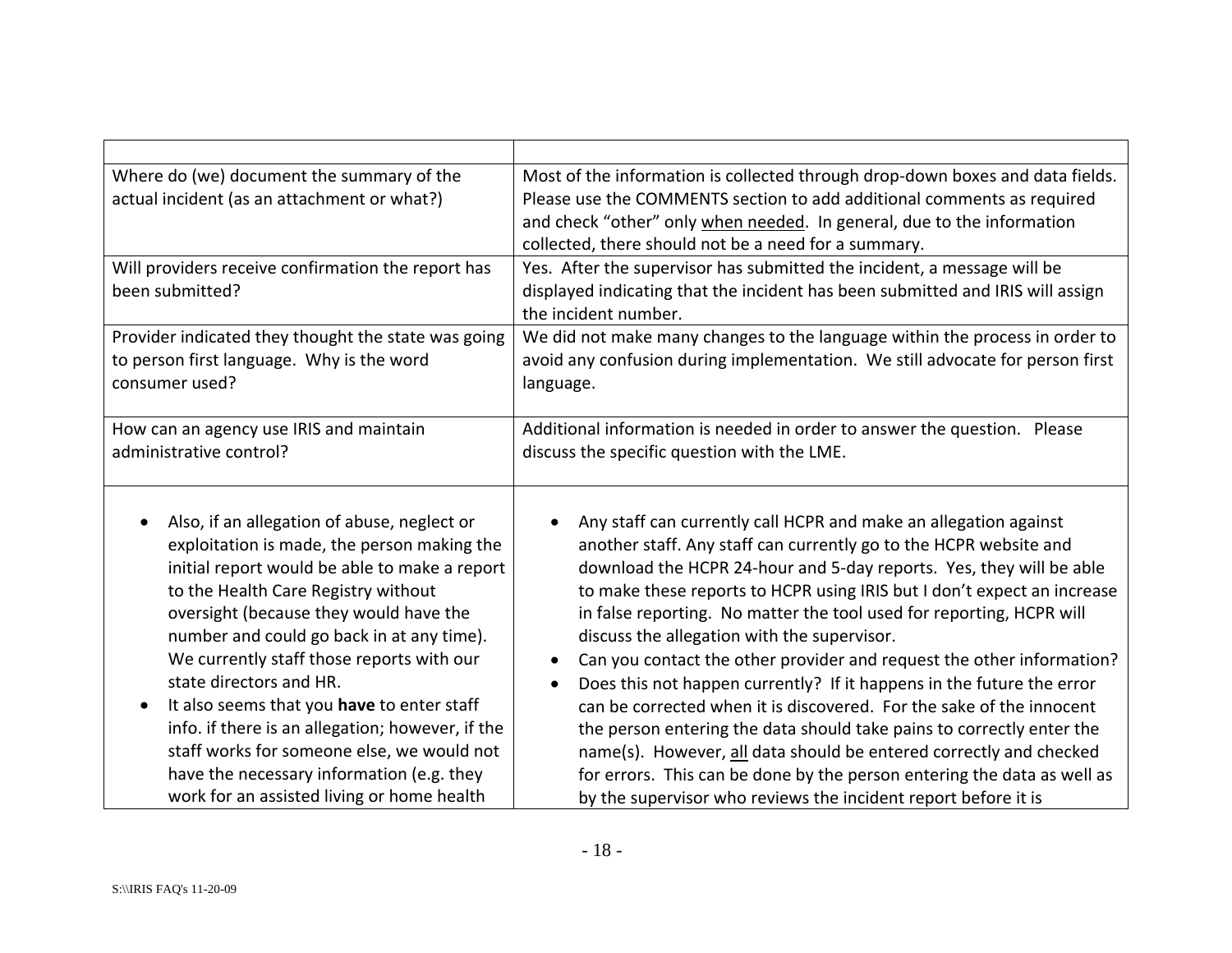| care). You do not report to the HCR for                  | submitted. If the HCPR report is submitted by a supervisor, one would           |
|----------------------------------------------------------|---------------------------------------------------------------------------------|
| licensed staff but it looks like entering                | expect the data to be correct.                                                  |
| employee information is a required field.                |                                                                                 |
| Also, we have several staff with the same<br>$\bullet$   |                                                                                 |
| names and if the information wasn't                      |                                                                                 |
| entered correctly, an allegation could be                |                                                                                 |
| made against the wrong person.                           |                                                                                 |
| We also have a number of individuals with                | IRIS does not ask for or use LME identification numbers.                        |
| the same name. If the LME number is not                  |                                                                                 |
| required, how will anyone be sure who the                |                                                                                 |
| report refers to, especially if you did not              |                                                                                 |
| know there were two people with the same                 |                                                                                 |
| name?                                                    |                                                                                 |
| We also have people with the same LME                    |                                                                                 |
| number, but from different LME's. We have                |                                                                                 |
| discovered these things through our                      |                                                                                 |
| statewide database and have had to make                  |                                                                                 |
| adjustments because of it.                               |                                                                                 |
| Given the difficulties using the system (during the      | Unfortunately, we did experience several problems with IRIS during the initial  |
| training) it follows that direct service staff will have | trainings. Our programmer has corrected these and we routinely enter data       |
| even more trouble. Not only is their time for            | into IRIS for quality review purposes. As soon as we are given a 'go live date" |
| paperwork very limited, many are still trying to         | for IRIS, DHHS staff, some LME's and providers will conduct BETA testing to     |
| improve their computer skills, as that is not what       | make sure everything is working correctly before we actually "go live".         |
| they do all day and it is not as familiar to them as it  |                                                                                 |
| is to those of us who have to use computers              | If the staff are unable to utilize IRIS, the provider will need to develop a    |
| regularly. We see that things such as tabs and drop      | procedure to ensure all Level II and III incidents are entered into IRIS.       |
| down menus are foreign and often overlooked.             | The LME's offer initial IRIS training will offer additional follow up training; |
| Heck, we have trouble getting people to figure out       | however, the LME cannot be expected to teach basic computer skills.             |
| how to open attachments. And if staff couldn't           | <b>DMH/DD/SAS is conducting IRIS training on December 3 and 4. Contact your</b> |